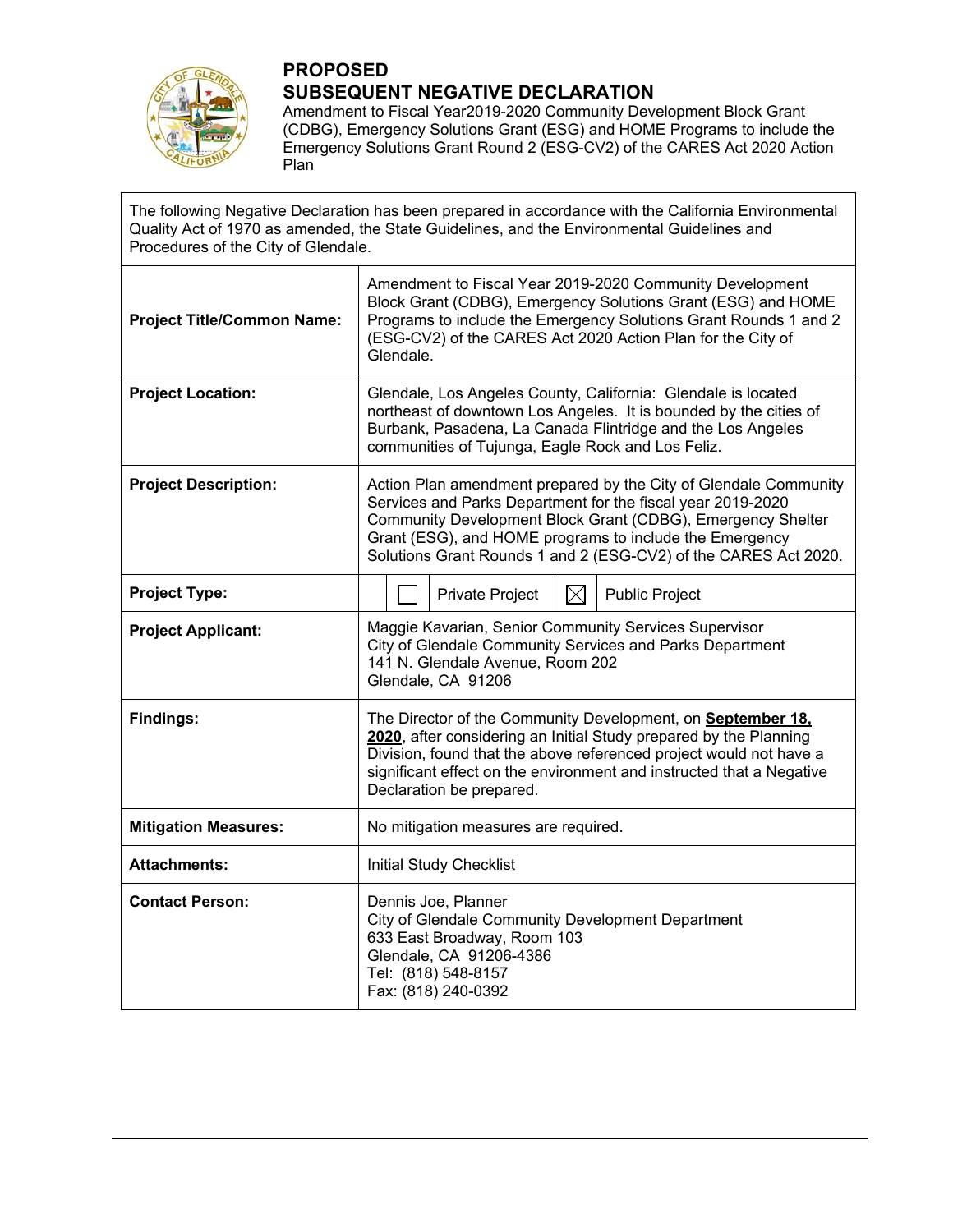This page left intentionally blank.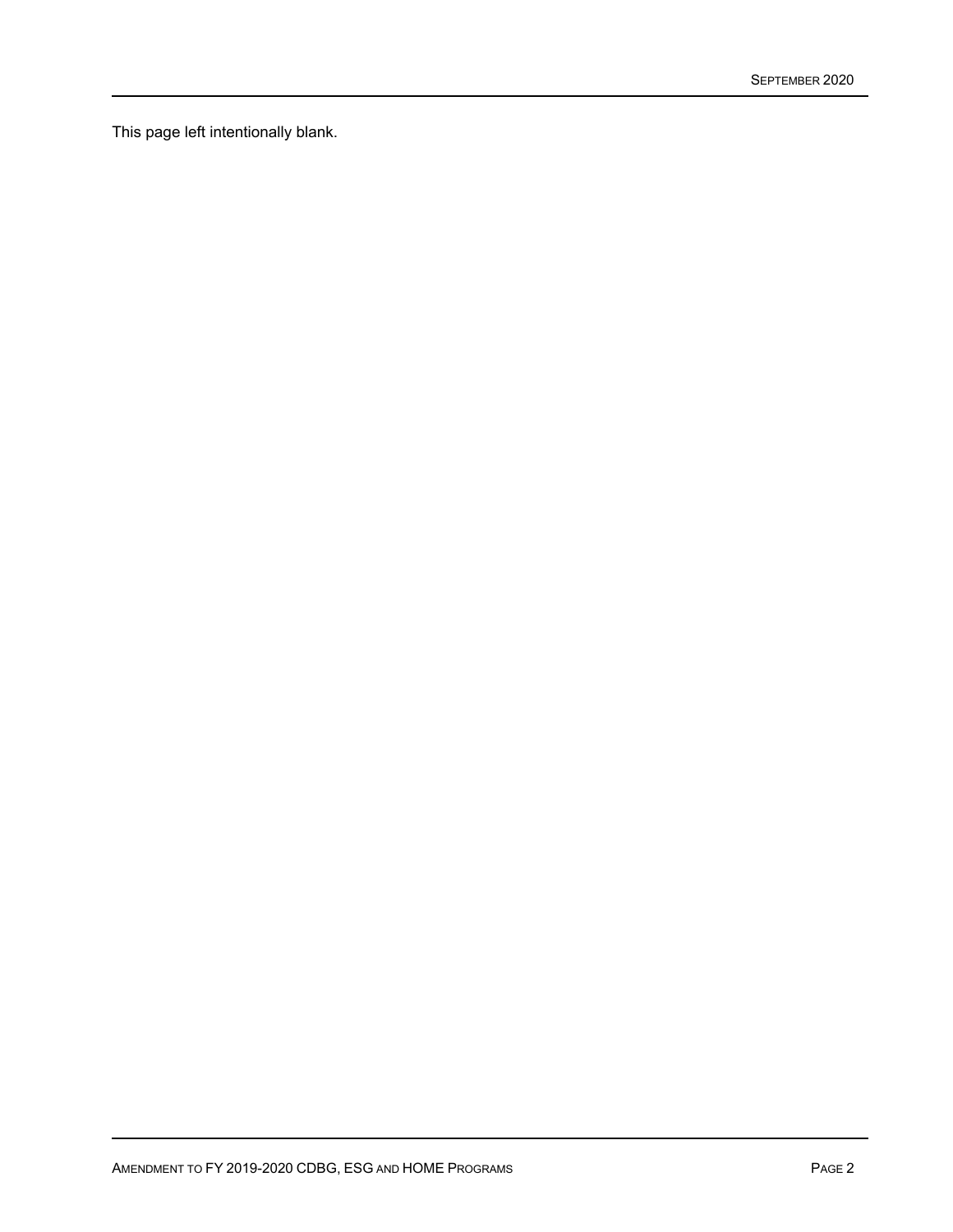

# **INITIAL STUDY CHECKLIST**

Amendment to Fiscal Year2019-2020 Community Development Block Grant (CDBG), Emergency Solutions Grant (ESG) and HOME Programs to include the Emergency Solutions Grant Round 2 (ESG-CV2) of the CARES Act 2020 Action Plan

| 1.  | Project Title: Amendment to Fiscal Year2019-2020 Community Development Block Grant<br>(CDBG), Emergency Solutions Grant (ESG) and HOME Programs to include the<br>Emergency Solutions Grant Rounds 1 and 2 (ESG-CV2) of the CARES Act 2020<br>Action Plan for the City of Glendale                                                                                                                                 |  |  |  |  |
|-----|--------------------------------------------------------------------------------------------------------------------------------------------------------------------------------------------------------------------------------------------------------------------------------------------------------------------------------------------------------------------------------------------------------------------|--|--|--|--|
| 2.  | <b>Lead Agency Name and Address:</b><br>City of Glendale Community Development Department<br><b>Planning Division</b><br>633 East Broadway, Room 103<br>Glendale, CA 91206                                                                                                                                                                                                                                         |  |  |  |  |
| 3.  | <b>Contact Person and Phone Number:</b><br>Dennis Joe, Planner<br>Tel: (818) 937-8157<br>Fax: (818) 240-0392                                                                                                                                                                                                                                                                                                       |  |  |  |  |
| 4.  | Project Location: Glendale, Los Angeles County, California: Glendale is located northeast of<br>downtown Los Angeles. It is bounded by the cities of Burbank, Pasadena, La Canada Flintridge<br>and the Los Angeles communities of Tujunga, Eagle Rock and Los Feliz.                                                                                                                                              |  |  |  |  |
| 5.  | <b>Project Sponsor's Name and Address:</b><br>Maggie Kavarian, Senior Community Services Supervisor<br>City of Glendale Community Services and Parks Department<br>141 N. Glendale Avenue, Room 202<br>Glendale, CA 91206                                                                                                                                                                                          |  |  |  |  |
| 6.  | General Plan Designation: N/A                                                                                                                                                                                                                                                                                                                                                                                      |  |  |  |  |
| 7.  | Zoning: N/A                                                                                                                                                                                                                                                                                                                                                                                                        |  |  |  |  |
| 8.  | Description of the Project: (Describe the whole action involved, including but not limited to,<br>later phases of the project, and any secondary support or off-site features necessary for its<br>implementation.)                                                                                                                                                                                                |  |  |  |  |
|     | Action Plan amendment prepared by the City of Glendale Community Services and Parks<br>Department for the fiscal year 2019-2020 Community Development Block Grant (CDBG),<br>Emergency Solutions Grant (ESG), and HOME programs to include the Emergency Solutions<br>Grant Rounds 1 and 2 (ESG-CV2) of the CARES Act 2020 Action Plan for the City of Glendale.<br>See attached Action Plan for full description. |  |  |  |  |
| 9.  | <b>Surrounding Land Uses and Setting:</b>                                                                                                                                                                                                                                                                                                                                                                          |  |  |  |  |
|     | The projects are located throughout the City of Glendale, and as such the surrounding uses vary<br>depending on location.                                                                                                                                                                                                                                                                                          |  |  |  |  |
| 10. | Other public agencies whose approval is required (e.g., permits, financing approval or<br>participation agreement).<br>Department of Housing and Urban Development (HUD)                                                                                                                                                                                                                                           |  |  |  |  |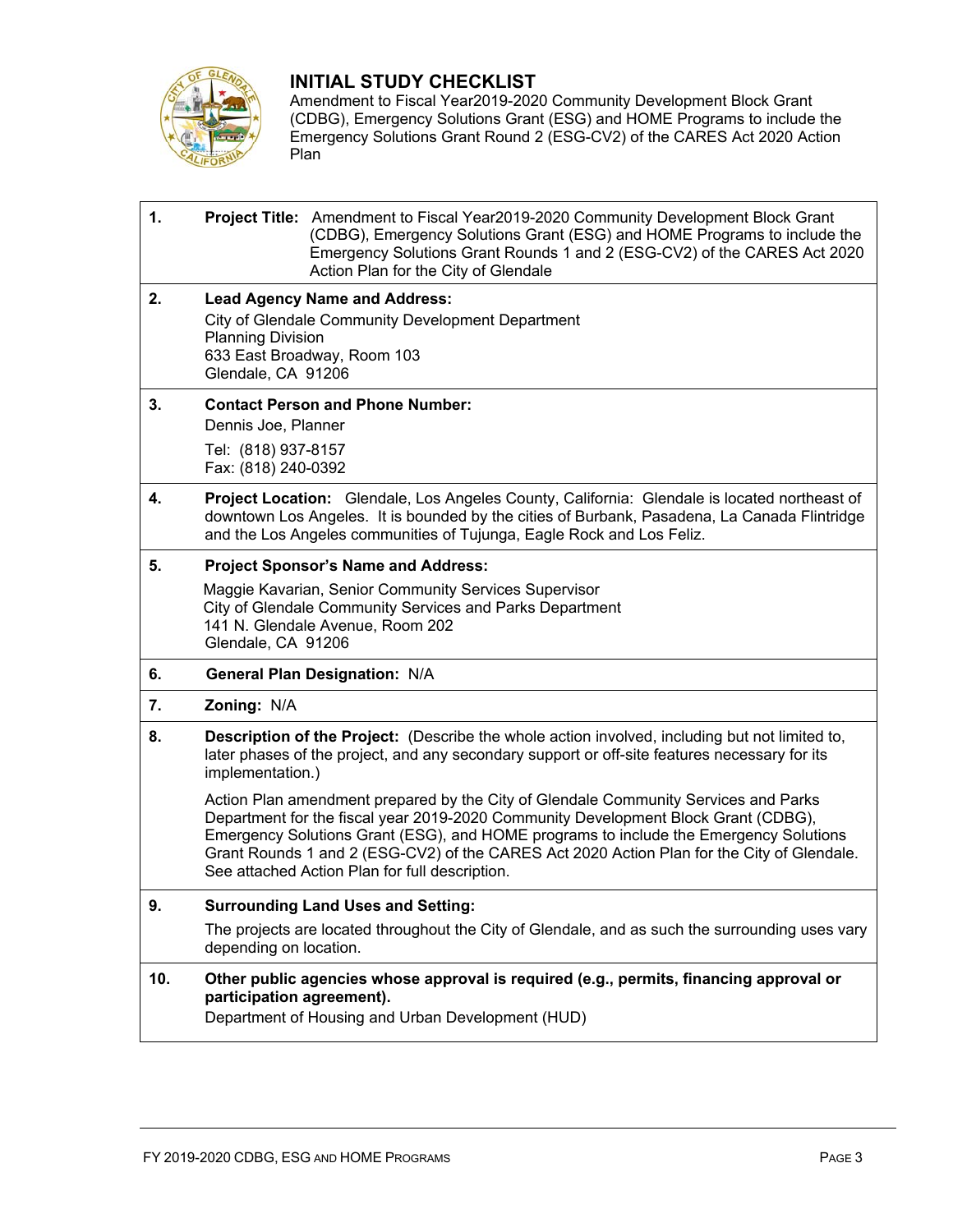# **11. Environmental Factors Potentially Affected:**

The environmental factors checked below would be potentially affected by this project, involving at least one impact that is a "Potentially Significant Impact," as indicated by the checklist on the following pages.

- Aesthetics Agriculture and Forest Resources Air Quality
- 
- 
- Hydrology / Water Quality Land Use / Planning Mineral Resources
	-
	-
	-
- Biological Resources Cultural Resources Energy
	-
	-
- □ Noise <br>□ Population / Housing Public Services
	-
	-
- 
- Geology / Soils  $\Box$  Greenhouse Gas Emissions  $\Box$  Hazards / Hazardous Materials
	- -
- □ Recreation □ Transportation Tribal Cultural Resources
- □ Utilities / Service Systems □ Wildfire Mandatory Findings of Significance

# **LEAD AGENCY DETERMINATION:**

On the basis of this initial evaluation:

- $\bowtie$ I find that the proposed project COULD NOT have a significant effect on the environment, and a NEGATIVE DECLARATION will be prepared.
	- I find that although the proposed project could have a significant effect on the environment, there will not be a significant effect in this case because revisions in the project have been made by or agreed to by the project proponent. A MITIGATED NEGATIVE DECLARATION will be prepared.
	- I find that the proposed project MAY have a significant effect on the environment, and an ENVIRONMENTAL IMPACT REPORT is required.
	- I find that the proposed project MAY have a "potentially significant impact" or "potentially significant unless mitigated" impact on the environment, but at least one effect (1) has been adequately analyzed in an earlier document pursuant to applicable legal standards, and (2) has been addressed by mitigation measures based on the earlier analysis as described on attached sheets. An ENVIRONMENTAL IMPACT REPORT is required, but it must analyze only the effects that remain to be addressed.
	- I find that although the proposed project could have a significant effect on the environment, because all potentially significant effects (a) have been analyzed adequately in an earlier EIR or NEGATIVE DECLARATION pursuant to applicable standards, and (b) have been avoided or mitigated pursuant to that earlier EIR or NEGATIVE DECLARATION, including revisions or mitigation measures that are imposed upon the proposed project, nothing further is required.

Digitally signed by Dennis Joe<br>DN: cn=Dennis Joe, o=City of Glendale, CA, ou=Planning<br>Division, email=djoe@glendaleca.gov, c=US<br>Date: 2020.09.18 12:07:53 -07'00'

Prepared by:

Signature of Director of Community Development or his or her designee authorizing the release of environmental document for public review and comment.

September 18, 2020

Director of Community Development: Date: Date: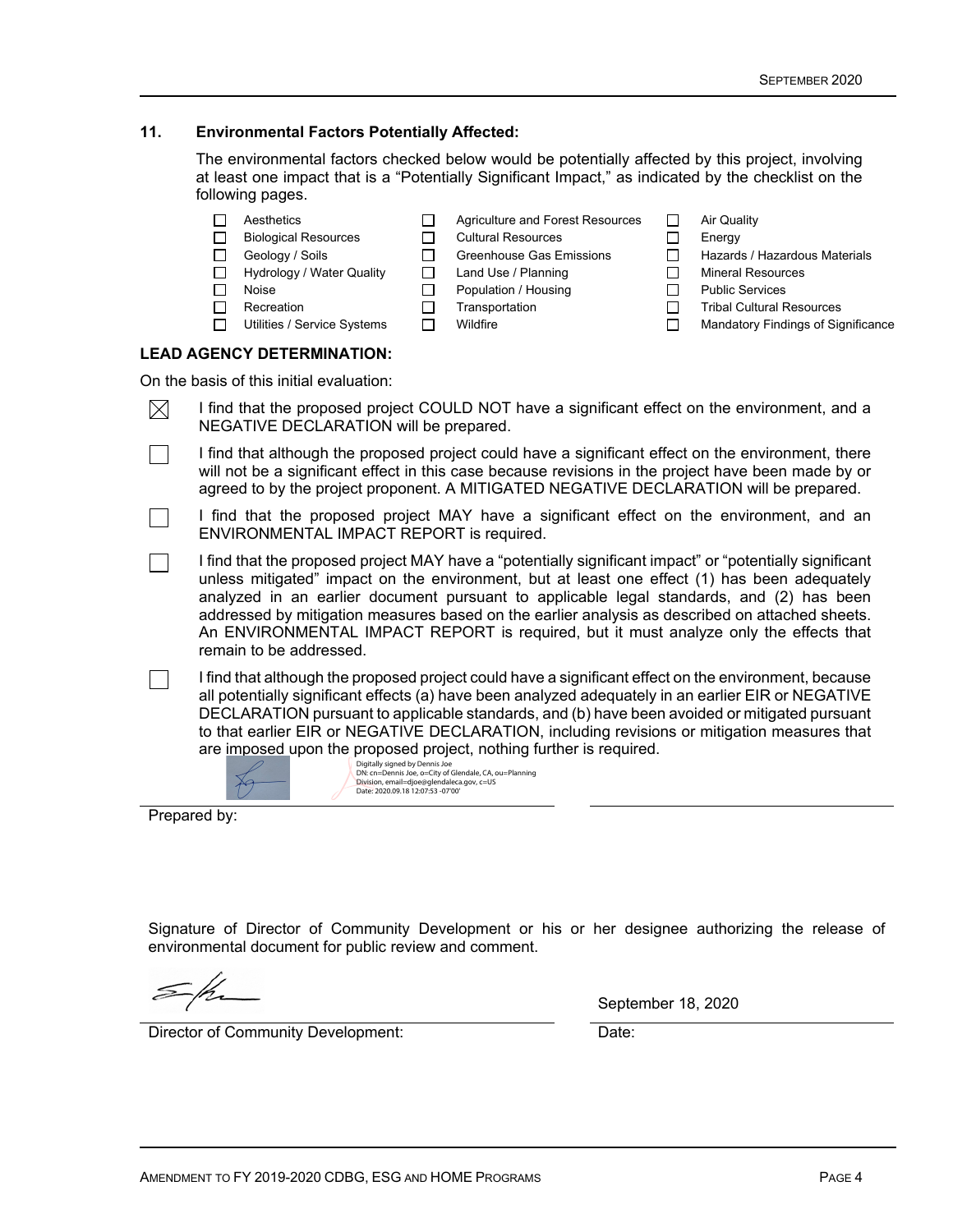# **A. AESTHETICS**

|    | <b>Except as provided in Public Resources Code Section</b><br>21099, would the project:                                                                                                                                                                                                                                                                                                    | <b>Potentially</b><br><b>Significant</b><br>Impact | Less than<br><b>Significant</b><br>Impact with<br><b>Mitigation</b><br>Incorporated | Less than<br><b>Significant</b><br>Impact | <b>No</b><br>Impact |
|----|--------------------------------------------------------------------------------------------------------------------------------------------------------------------------------------------------------------------------------------------------------------------------------------------------------------------------------------------------------------------------------------------|----------------------------------------------------|-------------------------------------------------------------------------------------|-------------------------------------------|---------------------|
|    | Have a substantial adverse effect on a scenic vista?                                                                                                                                                                                                                                                                                                                                       |                                                    |                                                                                     |                                           | X                   |
| 2. | Substantially damage scenic resources, including, but<br>not limited to, trees, rock outcroppings, and historic<br>buildings within a state scenic highway?                                                                                                                                                                                                                                |                                                    |                                                                                     |                                           | x                   |
| 3. | In non-urbanized areas, substantially degrade the<br>existing visual character or quality of public views of the<br>site and its surroundings? (Public views are those that<br>are experienced from publicly accessible vantage point.)<br>If the project is in an urbanized area, would the project<br>conflict with applicable zoning and other regulations<br>qoverning scenic quality? |                                                    |                                                                                     |                                           |                     |
|    | 4. Create a new source of substantial light or glare which<br>would adversely affect day or nighttime views in the<br>area?                                                                                                                                                                                                                                                                |                                                    |                                                                                     |                                           | x                   |

#### *Comments to Sections A(1), (2), (3), and (4):*

Implementation of the action plan amendment to the FY 2019-2020 CDBG, ESG and HOME programs to include CARES Act 2020 programs are not anticipated to have a negative impact on aesthetics. The majority of the projects involve public social service programs, such as rental assistance, temporary housing for unsheltered individuals, outreach services, homeless services, and additional funding for the existing community sponsored programs previously reviewed by the approved FY 2019-2020 CDBG, ESG and HOME program in response to impacts related to COVID 19. The amendment does not propose physical changes to the existing built environment. As such, these programs would not adversely affect scenic vistas, damage scenic resources, degrade the visual character of any sites or create substantial light or glare.

Potential aesthetic impacts could result from capital and neighborhood improvement projects that are also part of the action plan. However, these projects would be evaluated in subsequent projectspecific environmental review under CEQA when specific project data becomes available.

*Mitigation Measures:* No mitigation measures are required.

#### **B. AGRICULTURE AND FOREST RESOURCES**

In determining whether impacts to agricultural resources are significant environmental effects, lead agencies may refer to the California Agricultural Land Evaluation and Site Assessment Model (1997, as updated) prepared by the California Department of Conservation as an optional model to use in assessing impacts on agriculture and farmland. In determining whether impacts to forest resources, including timberland, are significant environmental effects, lead agencies may refer to information compiled by the California Department of Forestry and Fire Protection regarding the state's inventory of forest land, including the Forest and Range Assessment Project and the Forest Legacy Assessment project; and forest carbon measurement methodology provided in Forest Protocols adopted by the California Air Resources Board.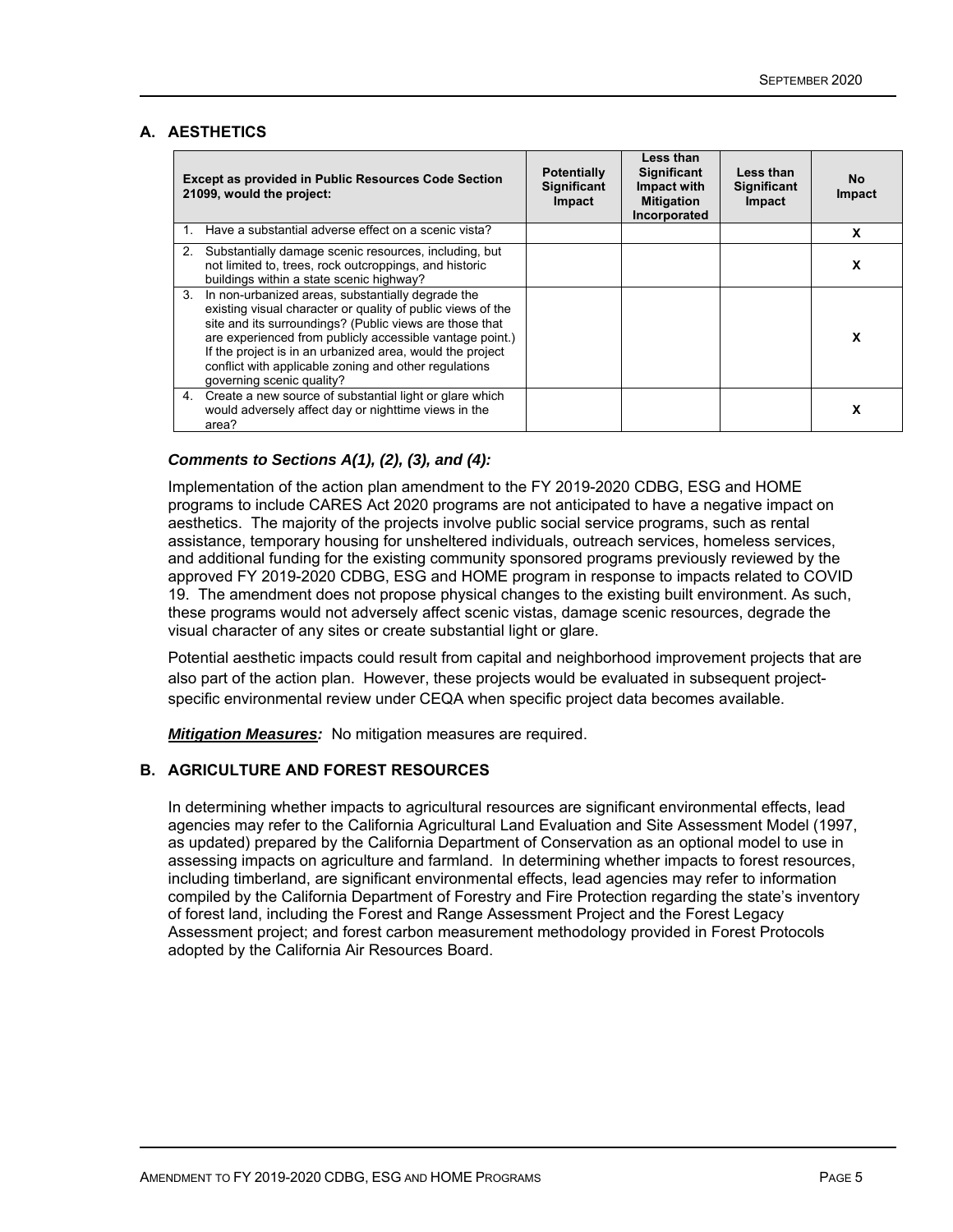|    | Would the project:                                                                                                                                                                                                                                                                                         | <b>Potentially</b><br><b>Significant</b><br>Impact | Less than<br><b>Significant</b><br>Impact with<br><b>Mitigation</b><br>Incorporated | Less than<br><b>Significant</b><br>Impact | <b>No</b><br>Impact |
|----|------------------------------------------------------------------------------------------------------------------------------------------------------------------------------------------------------------------------------------------------------------------------------------------------------------|----------------------------------------------------|-------------------------------------------------------------------------------------|-------------------------------------------|---------------------|
|    | Convert Prime Farmland, Unique Farmland, or Farmland<br>of Statewide Importance (Farmland), as shown on the<br>maps prepared pursuant to the Farmland Mapping and<br>Monitoring Program of the California Resources Agency,<br>to non-agricultural use?                                                    |                                                    |                                                                                     |                                           | x                   |
| 2. | Conflict with existing zoning for agricultural use, or a<br>Williamson Act contract?                                                                                                                                                                                                                       |                                                    |                                                                                     |                                           | X                   |
| 3. | Conflict with existing zoning for, or cause rezoning of,<br>forest land (as defined in Public Resources Code<br>Section $12220(g)$ , timberland (as defined in Public<br>Resources Code Section 4526), or timberland zoned<br>Timberland Production (as defined by Government Code<br>Section $51104(q)$ ? |                                                    |                                                                                     |                                           | X                   |
| 4. | Result in the loss of forest land or conversion of forest<br>land to non-forest use?                                                                                                                                                                                                                       |                                                    |                                                                                     |                                           | x                   |
| 5. | Involve other changes in the existing environment which,<br>due to their location or nature, could result in conversion<br>of Farmland, to non-agricultural use or conversion of<br>forest land to non-forest use?                                                                                         |                                                    |                                                                                     |                                           | X                   |

# *Comments to Sections B(1), (2), (3), (4) and (5):*

The City of Glendale does not contain any agricultural resources or lands currently zoned for agricultural uses; instead, Glendale is an urbanized area with a mixture of commercial, residential and industrial uses. Implementation of the action plan amendment to FY 2019-2020 CDBG, ESG and HOME programs to include CARES Act 2020 programs would not have a negative impact on agricultural resources largely because there is no "prime farmland," "unique farmland" or "farmland of statewide importance" that could be converted to non-agricultural use; no existing zoning for agricultural use or Williamson Act contracts; and no farmland that could be converted to nonagricultural use. There is no existing zoning of forest land or timberland in the City of Glendale. No forest land could be converted to non-forest use under the proposed project.

*Mitigation Measures:* No mitigation measures are required.

#### **C. AIR QUALITY**

Where available, the significance criteria established by the applicable air quality management district or air pollution control district may be relied on to make the following determinations.

|    | Would the project:                                                                                                                                                                                       | <b>Potentially</b><br><b>Significant</b><br>Impact | Less than<br><b>Significant</b><br>Impact with<br><b>Mitigation</b><br>Incorporated | Less than<br><b>Significant</b><br>Impact | <b>No</b><br>Impact |
|----|----------------------------------------------------------------------------------------------------------------------------------------------------------------------------------------------------------|----------------------------------------------------|-------------------------------------------------------------------------------------|-------------------------------------------|---------------------|
|    | Conflict with or obstruct implementation of the<br>applicable air quality plan?                                                                                                                          |                                                    |                                                                                     |                                           | x                   |
| 2. | Result in a cumulatively considerable net increase of<br>any criteria pollutant for which the project region is non-<br>attainment under an applicable federal or state ambient<br>air quality standard? |                                                    |                                                                                     |                                           | x                   |
| 3. | Expose sensitive receptors to substantial pollutant<br>concentrations?                                                                                                                                   |                                                    |                                                                                     |                                           | х                   |
| 4. | Result in other emissions (such as those leading to<br>odors) adversely affecting a substantial number of<br>people?                                                                                     |                                                    |                                                                                     |                                           | х                   |

# *Comments to Sections C(1), (2), (3), and (4):*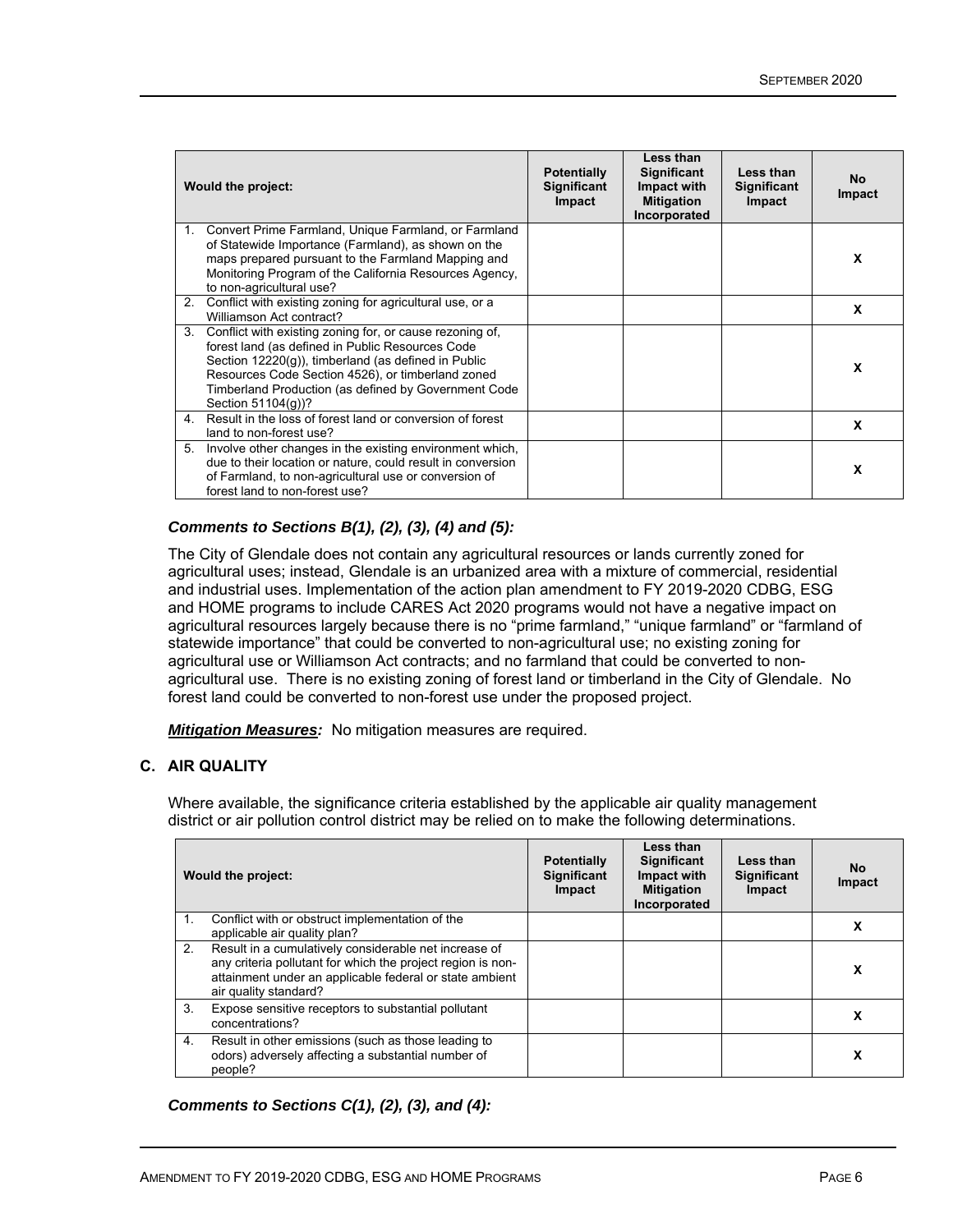Implementation of the action plan amendment to the FY 2019-2020 CDBG, ESG and HOME programs to include CARES Act 2020 programs are not anticipated to have a negative impact on air quality as the majority of the projects involve public social service programs, such as rental assistance, temporary housing for unsheltered individuals, outreach services, homeless services, and additional funding for the existing community sponsored programs previously reviewed by the approved FY 2019-2020 CDBG, ESG and HOME program in response to impacts related to COVID 19. The amendment does not propose physical changes to the existing built environment. As such, these programs would not adversely affect air quality.

Potential air quality impacts could result from capital and neighborhood improvement projects that are also part of the action plan. However, these projects would be evaluated in subsequent projectspecific environmental review under CEQA when specific project data becomes available.

*Mitigation Measures:* No mitigation measures are required.

# **D. BIOLOGICAL RESOURCES**

|                | <b>Would the project:</b>                                                                                                                                                                                                                                                                                                        | <b>Potentially</b><br><b>Significant</b><br>Impact | Less than<br><b>Significant</b><br>Impact with<br><b>Mitigation</b><br>Incorporated | Less than<br><b>Significant</b><br>Impact | <b>No</b><br><b>Impact</b> |
|----------------|----------------------------------------------------------------------------------------------------------------------------------------------------------------------------------------------------------------------------------------------------------------------------------------------------------------------------------|----------------------------------------------------|-------------------------------------------------------------------------------------|-------------------------------------------|----------------------------|
| 1 <sub>1</sub> | Have a substantial adverse effect, either directly or<br>through habitat modifications, on any species identified<br>as a candidate, sensitive, or special status species in<br>local or regional plans, policies, or regulations, or by<br>the California Department of Fish and Wildlife or U.S.<br>Fish and Wildlife Service? |                                                    |                                                                                     |                                           | X                          |
| 2.             | Have a substantial adverse effect on any riparian<br>habitat or other sensitive natural community identified<br>in local or regional plans, policies, regulations or by the<br>California Department of Fish and Wildlife or U.S. Fish<br>and Wildlife Service?                                                                  |                                                    |                                                                                     |                                           | X                          |
| 3.             | Have a substantial adverse effect on state or federally<br>protected wetlands (including, but not limited to,<br>marsh, vernal pool, coastal, etc.) through direct<br>removal, filling, hydrological interruption, or other<br>means?                                                                                            |                                                    |                                                                                     |                                           | X                          |
| 4.             | Interfere substantially with the movement of any native<br>resident or migratory fish or wildlife species or with<br>established native resident or migratory wildlife<br>corridors, or impede the use of native wildlife nursery<br>sites?                                                                                      |                                                    |                                                                                     |                                           | X                          |
| 5.             | Conflict with any local policies or ordinances protecting<br>biological resources, such as a tree preservation policy<br>or ordinance?                                                                                                                                                                                           |                                                    |                                                                                     |                                           | X                          |
| 6.             | Conflict with the provisions of an adopted Habitat<br><b>Conservation Plan, Natural Community Conservation</b><br>Plan, or other approved local, regional, or state habitat<br>conservation plan?                                                                                                                                |                                                    |                                                                                     |                                           | X                          |

# *Comments to Sections D(1), (2), (3), (4), (5) and (6):*

Implementation of the action plan amendment to the FY 2019-2020 CDBG, ESG and HOME programs to include CARES Act 2020 programs are not anticipated to have a negative impact on biological resources as the majority of the projects involve public social service programs, such as rental assistance, temporary housing for unsheltered individuals, outreach services, homeless services, and additional funding for the existing community sponsored programs previously reviewed by the approved FY 2019-2020 CDBG, ESG and HOME program in response to impacts related to COVID 19. The amendment does not propose physical changes to the existing built environment. As such, these programs would not adversely affect biological resources.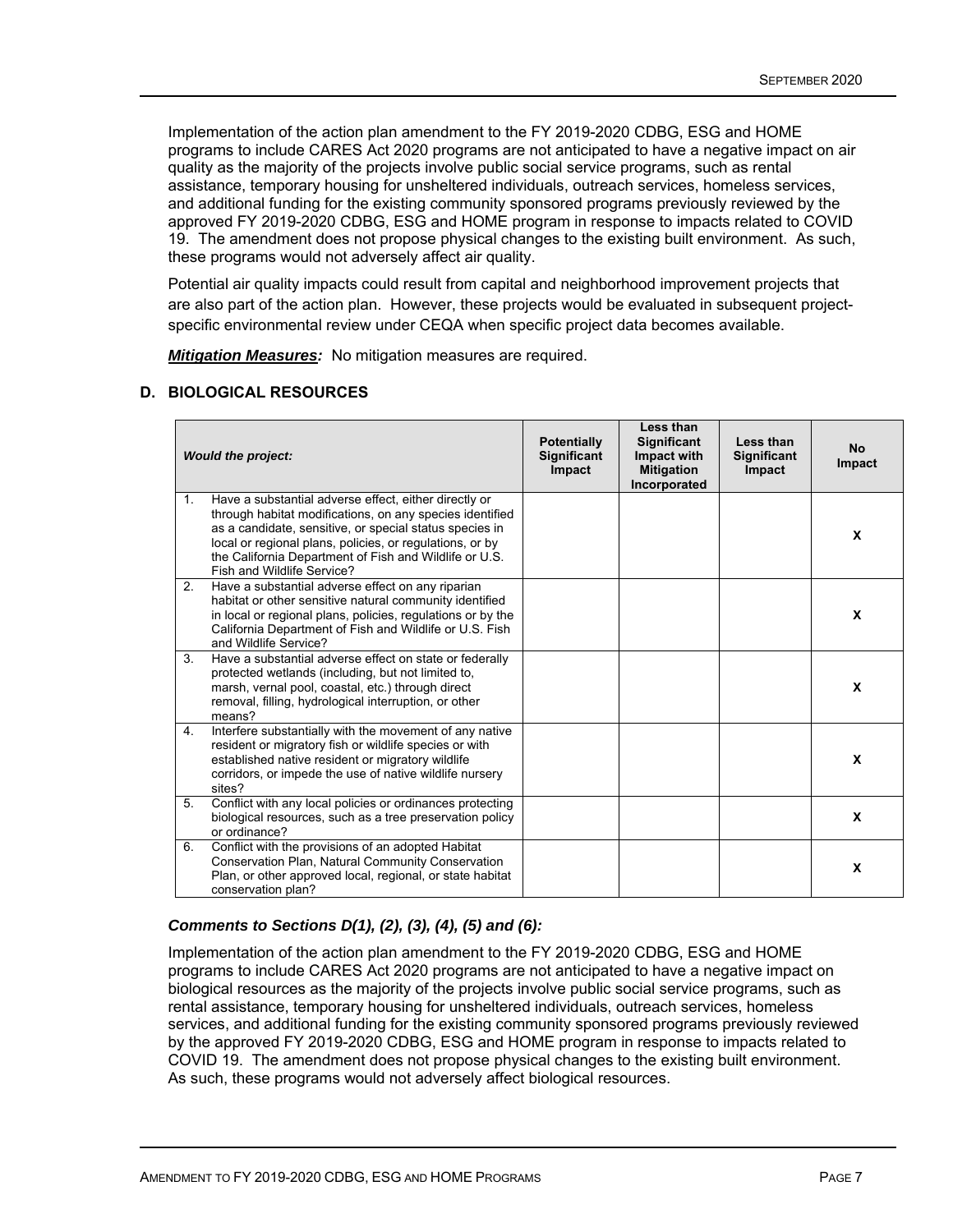Potential impacts on biological resources could result from capital and neighborhood improvement projects that are also part of the action plan. However, these projects would be evaluated in subsequent project-specific environmental review under CEQA when specific project data becomes available.

*Mitigation Measures:* No mitigation measures are required.

# **E. CULTURAL RESOURCES**

|                | <b>Would the project:</b>                                                                                        | <b>Potentially</b><br><b>Significant</b><br>Impact | Less than<br><b>Significant</b><br>Impact with<br><b>Mitigation</b><br>Incorporated | Less than<br><b>Significant</b><br>Impact | <b>No</b><br>Impact |
|----------------|------------------------------------------------------------------------------------------------------------------|----------------------------------------------------|-------------------------------------------------------------------------------------|-------------------------------------------|---------------------|
|                | Cause a substantial adverse change in the<br>significance of a historical resource pursuant to<br>\$15064.5?     |                                                    |                                                                                     |                                           | x                   |
| 2 <sup>1</sup> | Cause a substantial adverse change in the<br>significance of an archaeological resource pursuant<br>to §15064.5? |                                                    |                                                                                     |                                           | x                   |
| 3.             | Disturb any human remains, including those interred<br>outside of formal cemeteries?                             |                                                    |                                                                                     |                                           | x                   |

#### *Comments to Sections E(1), (2), and (3):*

Implementation of the action plan amendment to the FY 2019-2020 CDBG, ESG and HOME programs to include CARES Act 2020 are not anticipated to have a negative impact on cultural resources as the majority of the projects involve public social service programs, such as rental assistance, temporary housing for unsheltered individuals, outreach services, homeless services, and additional funding for the existing community sponsored programs previously reviewed by the approved FY 2019-2020 CDBG, ESG and HOME program in response to impacts related to COVID 19. The amendment does not propose physical changes to the existing built environment. As such, these programs would not adversely affect cultural resources.

Potential impacts on cultural resources could result from capital and neighborhood improvement projects that are also part of the action plan. However, these projects would be evaluated in subsequent project-specific environmental review under CEQA when specific project data becomes available.

*Mitigation Measures:* No mitigation measures are required.

# **F. ENERGY**

|    | <b>Would the project:</b>                                                                                                                                                               | <b>Potentially</b><br><b>Significant</b><br>Impact | Less than<br><b>Significant</b><br>Impact with<br><b>Mitigation</b><br>Incorporated | Less than<br><b>Significant</b><br>Impact | <b>No</b><br>Impact |
|----|-----------------------------------------------------------------------------------------------------------------------------------------------------------------------------------------|----------------------------------------------------|-------------------------------------------------------------------------------------|-------------------------------------------|---------------------|
|    | Result in potentially significant environmental impact<br>due to wasteful, inefficient, or unnecessary<br>consumption of energy resources, during project<br>construction or operation? |                                                    |                                                                                     |                                           | x                   |
| 2. | Conflict with or obstruct a state or local plan for<br>renewable energy or energy efficiency?                                                                                           |                                                    |                                                                                     |                                           | х                   |

#### *Comments to Sections F(1) and (2):*

Implementation of the action plan amendment to the FY 2019-2020 CDBG, ESG and HOME programs to include CARES Act 2020 programs are not anticipated to have a negative impact on energy as the majority of the projects involve public social service programs, such as rental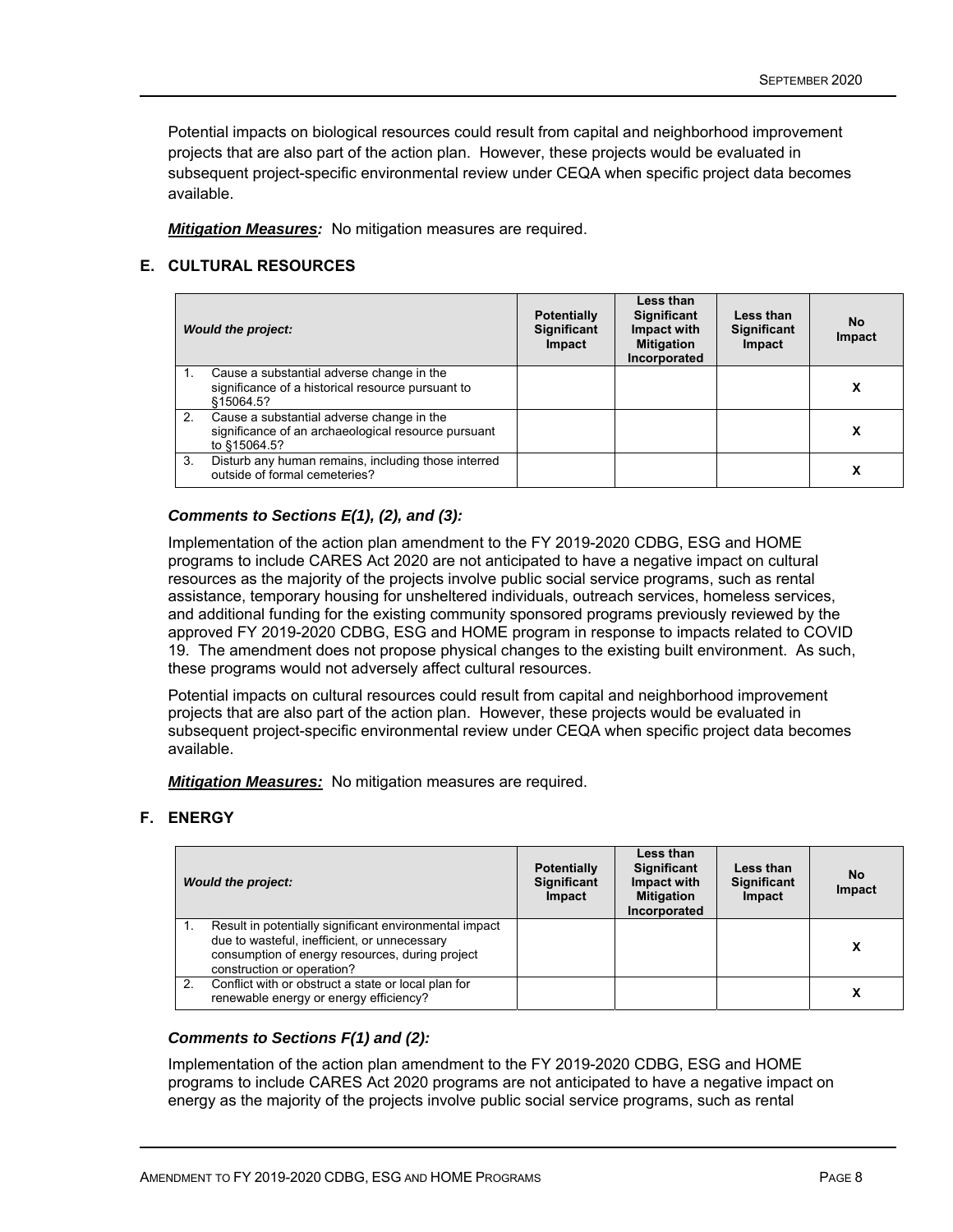assistance, temporary housing for unsheltered individuals, outreach services, homeless services, and additional funding for the existing community sponsored programs previously reviewed by the approved FY 2019-2020 CDBG, ESG and HOME program in response to impacts related to COVID 19. The amendment does not propose physical changes to the existing built environment. As such, these programs would not adversely affect energy consumption or obstruct with state of local energy plans.

Potential impacts on energy could result from capital and neighborhood improvement projects that are also part of the action plan. However, these projects would be evaluated in subsequent projectspecific environmental review under CEQA when specific project data becomes available.

*Mitigation Measures:* No mitigation measures are required.

#### **G. GEOLOGY AND SOILS**

|                | <b>Would the project:</b>                                                                                                                                                                                                                                                                                   | <b>Potentially</b><br><b>Significant</b><br>Impact | Less than<br><b>Significant</b><br>Impact with<br><b>Mitigation</b><br>Incorporated | Less than<br><b>Significant</b><br>Impact | <b>No</b><br>Impact |
|----------------|-------------------------------------------------------------------------------------------------------------------------------------------------------------------------------------------------------------------------------------------------------------------------------------------------------------|----------------------------------------------------|-------------------------------------------------------------------------------------|-------------------------------------------|---------------------|
| 1.             | Directly or indirectly cause potential substantial<br>adverse effects, including the risk of loss, injury, or<br>death involving:                                                                                                                                                                           |                                                    |                                                                                     |                                           |                     |
|                | Rupture of a known earthquake fault, as<br>i)<br>delineated on the most recent Alquist-Priolo<br>Earthquake Fault Zoning Map issued by the<br>State Geologist for the area or based on other<br>substantial evidence of a known fault? Refer to<br>Division of Mines and Geology Special<br>Publication 42. |                                                    |                                                                                     |                                           | X                   |
|                | Strong seismic ground shaking?<br>ii)                                                                                                                                                                                                                                                                       |                                                    |                                                                                     |                                           | X                   |
|                | Seismic-related ground failure, including<br>iii)<br>liquefaction?                                                                                                                                                                                                                                          |                                                    |                                                                                     |                                           | X                   |
|                | Landslides?<br>iv)                                                                                                                                                                                                                                                                                          |                                                    |                                                                                     |                                           | X                   |
| 2.             | Result in substantial soil erosion or the loss of<br>topsoil?                                                                                                                                                                                                                                               |                                                    |                                                                                     |                                           | X                   |
| 3 <sub>1</sub> | Be located on a geologic unit or soil that is unstable,<br>or that would become unstable as a result of the<br>project, and potentially result in on-or off-site<br>landslide, lateral spreading, subsidence, liquefaction<br>or collapse?                                                                  |                                                    |                                                                                     |                                           | X                   |
| 4.             | Be located on expansive soil, as defined in Table 18-<br>1-B of the Uniform Building Code (1994, as<br>updated), creating substantial direct or indirect risks<br>to life or property?                                                                                                                      |                                                    |                                                                                     |                                           | X                   |
| 5.             | Have soils incapable of adequately supporting the<br>use of septic tanks or alternative waste water<br>disposal systems where sewers are not available for<br>the disposal of waste water?                                                                                                                  |                                                    |                                                                                     |                                           | X                   |
| 6.             | Directly or indirectly destroy a unique paleontological<br>resource or site or unique geologic feature?                                                                                                                                                                                                     |                                                    |                                                                                     |                                           | X                   |

# *Comments to Sections F(1)(i)(ii)(iii)(iv), (2), (3), (4), (5) and (6):*

Implementation of the action plan amendment to the FY 2019-2020 CDBG, ESG and HOME programs to include CARES Act 2020 programs are not anticipated to have a negative impact associated with geology and soils as the majority of the projects involve public social service programs, such as rental assistance, temporary housing for unsheltered individuals, outreach services, homeless services, and additional funding for the existing community sponsored programs previously reviewed by the approved FY 2019-2020 CDBG, ESG and HOME program in response to impacts related to COVID 19. The amendment does not propose physical changes to the existing built environment. As such, these programs would not adversely affect geology and soils.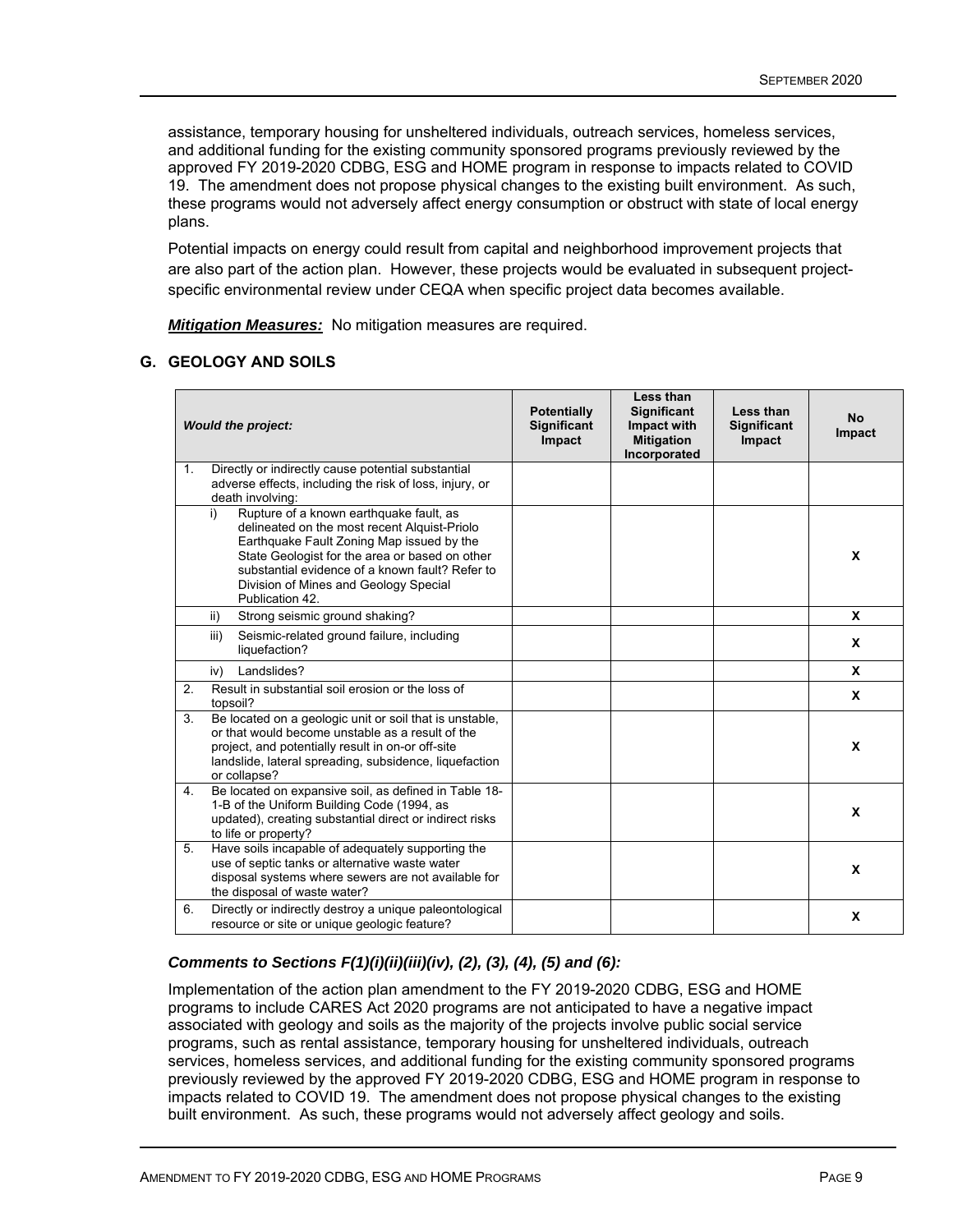Potential impacts associated with geology and soils could result from capital and neighborhood improvement projects that are also part of the action plan. However, these projects would be evaluated in subsequent project-specific environmental review under CEQA when specific project data becomes available.

*Mitigation Measures:* No mitigation measures are required.

#### **H. GREENHOUSE GAS EMISSIONS**

|    | <b>Would the project:</b>                                                                                                            | <b>Potentially</b><br><b>Significant</b><br>Impact | Less than<br><b>Significant</b><br>Impact with<br><b>Mitigation</b><br>Incorporated | Less than<br><b>Significant</b><br>Impact | No<br>Impact |
|----|--------------------------------------------------------------------------------------------------------------------------------------|----------------------------------------------------|-------------------------------------------------------------------------------------|-------------------------------------------|--------------|
|    | Generate greenhouse gas emissions, either directly or<br>indirectly, that may have a significant impact on the<br>environment?       |                                                    |                                                                                     |                                           | х            |
| 2. | Conflict with any applicable plan, policy or regulation<br>adopted for the purpose of reducing the emissions of<br>greenhouse gases? |                                                    |                                                                                     |                                           | х            |

#### *Comments to Sections H(1) and (2):*

Implementation of the action plan amendment to the FY 2019-2020 CDBG, ESG and HOME programs to include CARES Act 2020 programs are not anticipated to have a negative impact associated with greenhouse gases as the majority of the projects involve public social service programs that do not propose physical changes to the existing built environment. As such, these programs would not result in direct or indirect impacts related to the generation of greenhouse gases or conflict with applicable plans.

Potential impacts associated with greenhouse gases could result from capital and neighborhood improvement projects that are also part of the action plan. However, these projects would be evaluated in subsequent project-specific environmental review under CEQA when specific project data becomes available.

*Mitigation Measures:* No mitigation measures are required.

#### **I. HAZARDS AND HAZARDOUS MATERIALS**

|                | <b>Would the project:</b>                                                                                                                                                                                                               | <b>Potentially</b><br><b>Significant</b><br>Impact | Less than<br><b>Significant</b><br>Impact with<br><b>Mitigation</b><br>Incorporated | Less than<br><b>Significant</b><br>Impact | No.<br>Impact |
|----------------|-----------------------------------------------------------------------------------------------------------------------------------------------------------------------------------------------------------------------------------------|----------------------------------------------------|-------------------------------------------------------------------------------------|-------------------------------------------|---------------|
| $\mathbf{1}$ . | Create a significant hazard to the public or the<br>environment through the routine transport, use, or<br>disposal of hazardous materials?                                                                                              |                                                    |                                                                                     |                                           | x             |
| 2.             | Create a significant hazard to the public or the<br>environment through reasonably foreseeable upset<br>and accident conditions involving the release of<br>hazardous materials into the environment?                                   |                                                    |                                                                                     |                                           | х             |
| 3 <sub>1</sub> | Emit hazardous emissions or handle hazardous or<br>acutely hazardous materials, substances, or waste<br>within one-quarter mile of an existing or proposed<br>school?                                                                   |                                                    |                                                                                     |                                           | X             |
| 4.             | Be located on a site which is included on a list of<br>hazardous materials sites compiled pursuant to<br>Government Code Section 65962.5 and, as a result,<br>would it create a significant hazard to the public or the<br>environment? |                                                    |                                                                                     |                                           | x             |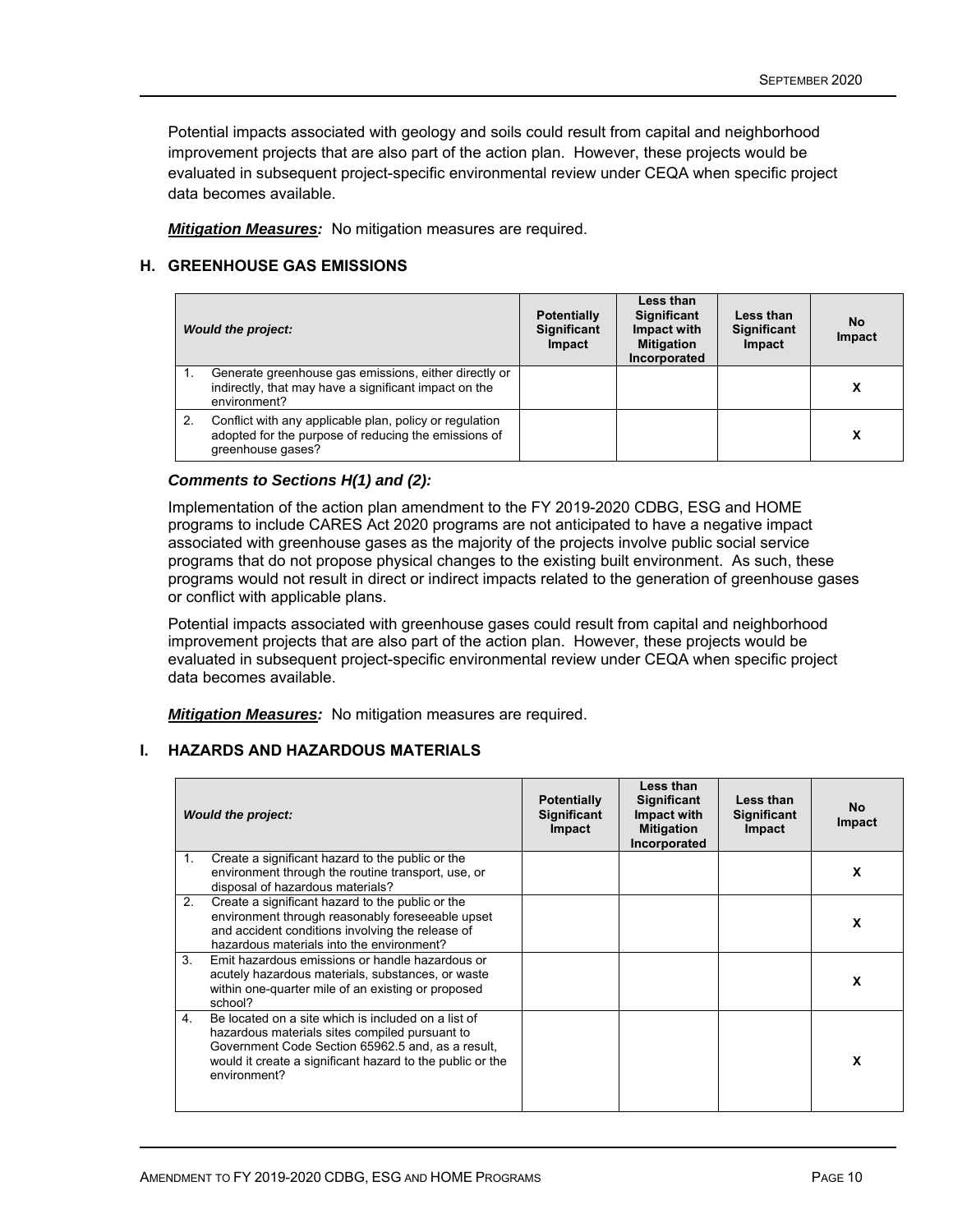|    | <b>Would the project:</b>                                                                                                                                                                                                                                                                    | <b>Potentially</b><br><b>Significant</b><br>Impact | Less than<br><b>Significant</b><br>Impact with<br><b>Mitigation</b><br>Incorporated | Less than<br><b>Significant</b><br>Impact | <b>No</b><br>Impact |
|----|----------------------------------------------------------------------------------------------------------------------------------------------------------------------------------------------------------------------------------------------------------------------------------------------|----------------------------------------------------|-------------------------------------------------------------------------------------|-------------------------------------------|---------------------|
| 5. | For a project located within an airport land use plan or,<br>where such a plan has not been adopted, within two<br>miles of a public airport or public use airport, would the<br>project result in a safety hazard or excessive noise for<br>people residing or working in the project area? |                                                    |                                                                                     |                                           | X                   |
| 6. | Impair implementation of or physically interfere with an<br>adopted emergency response plan or emergency<br>evacuation plan?                                                                                                                                                                 |                                                    |                                                                                     |                                           | x                   |
| 7. | Expose people or structures, either directly or<br>indirectly, to a significant risk of loss, injury or death<br>involving wildland fires?                                                                                                                                                   |                                                    |                                                                                     |                                           | x                   |

# *Comments to Sections I(1), (2), (3), (4), (5), (6) and (7):*

Implementation of the action plan amendment to the FY 2019-2020 CDBG, ESG and HOME programs to include CARES Act 2020 programs are not anticipated to have a negative impact associated with hazards and hazardous materials as the majority of the projects involve public social service programs, such as rental assistance, temporary housing for unsheltered individuals, outreach services, homeless services, and additional funding for the existing community sponsored programs previously reviewed by the approved FY 2019-2020 CDBG, ESG and HOME program in response to impacts related to COVID 19. The amendment does not propose physical changes to the existing built environment. As such, these programs would not adversely affect hazards and hazardous materials.

Potential impacts associated with hazards and hazardous materials could result from capital and neighborhood improvement projects that are also part of the action plan. However, these projects would be evaluated in subsequent project-specific environmental review under CEQA when specific project data becomes available.

*Mitigation Measures:* No mitigation measures are required.

# **J. HYDROLOGY AND WATER QUALITY**

|                | <b>Would the project:</b>                                                                                                                                                                                                  | <b>Potentially</b><br><b>Significant</b><br>Impact | Less than<br><b>Significant</b><br>Impact with<br><b>Mitigation</b><br>Incorporated | Less than<br>Significant<br>Impact | <b>No</b><br>Impact |
|----------------|----------------------------------------------------------------------------------------------------------------------------------------------------------------------------------------------------------------------------|----------------------------------------------------|-------------------------------------------------------------------------------------|------------------------------------|---------------------|
| 1 <sub>1</sub> | Violate any water quality standards or waste<br>discharge requirements or otherwise substantially<br>degrade surface of groundwater quality?                                                                               |                                                    |                                                                                     |                                    | X                   |
| 2.             | Substantially decrease groundwater supplies or<br>interfere substantially with groundwater recharge such<br>that the project may impede sustainable groundwater<br>management of the basin?                                |                                                    |                                                                                     |                                    | X                   |
| 3.             | Substantially alter the existing drainage pattern of the<br>site or area, including through the alteration of the<br>course of stream or river or through the addition of<br>impervious surfaces, in a manner which would: |                                                    |                                                                                     |                                    |                     |
|                | result in substantial erosion or siltation on- or off-<br>i)<br>site:                                                                                                                                                      |                                                    |                                                                                     |                                    | X                   |
|                | substantially increase the rate or amount of<br>ii)<br>surface runoff in a manner which would result in<br>flooding on- or off-site;                                                                                       |                                                    |                                                                                     |                                    | X                   |
|                | create or contribute runoff water which would<br>iii)<br>exceed the capacity of existing or planned<br>stormwater drainage systems or provide<br>substantial additional sources of polluted runoff; or                     |                                                    |                                                                                     |                                    | x                   |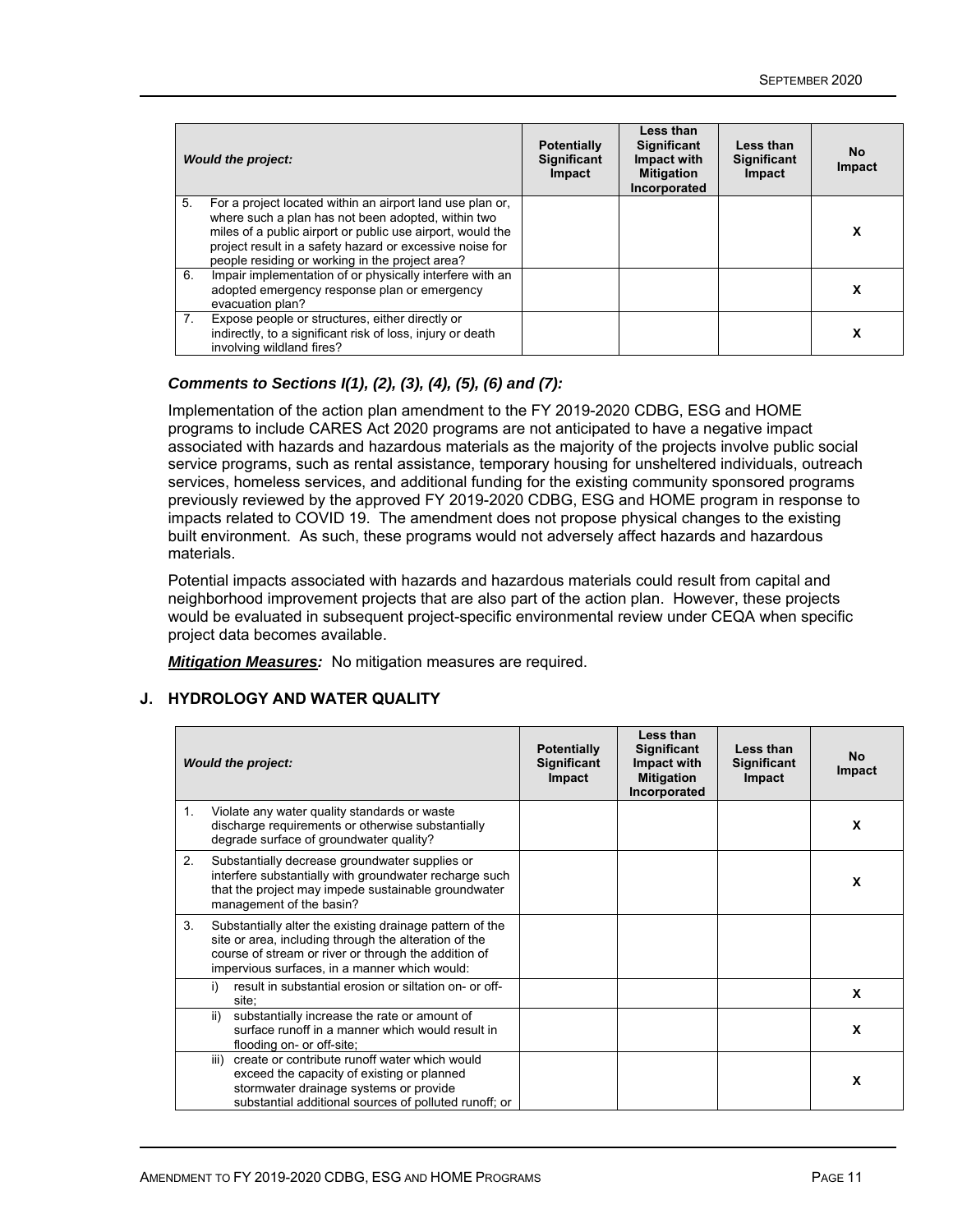|    | <b>Would the project:</b>                                                                                                  | <b>Potentially</b><br><b>Significant</b><br>Impact | Less than<br><b>Significant</b><br>Impact with<br><b>Mitigation</b><br>Incorporated | Less than<br>Significant<br>Impact | <b>No</b><br>Impact |
|----|----------------------------------------------------------------------------------------------------------------------------|----------------------------------------------------|-------------------------------------------------------------------------------------|------------------------------------|---------------------|
|    | iv) impede or redirect flood flows?                                                                                        |                                                    |                                                                                     |                                    |                     |
| 4. | In flood hazard, tsunami, or seiche zones, risk release<br>of pollutants due to project inundation?                        |                                                    |                                                                                     |                                    | х                   |
| 5. | Conflict with or obstruct implementation of a water<br>quality control plan or sustainable groundwater<br>management plan? |                                                    |                                                                                     |                                    | x                   |

# *Comments to Sections J(1), (2), (3)(i), (ii), (iii), (iv), (4) and (5):*

Implementation of the action plan amendment to the FY 2019-2020 CDBG, ESG and HOME programs to include CARES Act 2020 programs are not anticipated to have a negative impact associated with hydrology and water quality as the majority of the projects involve public social service programs, such as rental assistance, temporary housing for unsheltered individuals, outreach services, homeless services, and additional funding for the existing community sponsored programs previously reviewed by the approved FY 2019-2020 CDBG, ESG and HOME program in response to impacts related to COVID 19. The amendment does not propose physical changes to the existing built environment. As such, these programs would not adversely affect hydrology and water quality.

Potential impacts associated with hydrology and water quality could result from capital and neighborhood improvement projects that are also part of the action plan. However, these projects would be evaluated in subsequent project-specific environmental review under CEQA when specific project data becomes available.

*Mitigation Measures:* No mitigation measures are required.

|                | <b>Would the project:</b>                                                                                                                                                                    | <b>Potentially</b><br><b>Significant</b><br><b>Impact</b> | Less than<br><b>Significant</b><br>Impact with<br><b>Mitigation</b><br>Incorporated | Less than<br><b>Significant</b><br>Impact | <b>No</b><br>Impact |
|----------------|----------------------------------------------------------------------------------------------------------------------------------------------------------------------------------------------|-----------------------------------------------------------|-------------------------------------------------------------------------------------|-------------------------------------------|---------------------|
|                | Physically divide an established community?                                                                                                                                                  |                                                           |                                                                                     |                                           |                     |
| 2 <sub>1</sub> | Cause a significant environmental impact due to a<br>conflict with any land use plan, policy, or regulation<br>adopted for the purpose of avoiding or mitigating an<br>environmental effect? |                                                           |                                                                                     |                                           | x                   |

#### **K. LAND USE AND PLANNING**

#### *Comments to Sections K(1) and (2):*

Implementation of the action plan amendment to the FY 2019-2020 CDBG, ESG and HOME programs to include CARES Act 2020 programs are not anticipated to have a negative impact associated with land use and planning as the majority of the projects involve public social service programs, such as rental assistance, temporary housing for unsheltered individuals, outreach services, homeless services, and additional funding for the existing community sponsored programs previously reviewed by the approved FY 2019-2020 CDBG, ESG and HOME program in response to impacts related to COVID 19. The amendment does not propose physical changes to the existing built environment. The majority of the programs are included in the City's updated Housing Element adopted in January 2014. As such, these programs would not adversely affect land use and planning.

Potential impacts associated with land use and planning could result from capital and neighborhood improvement projects that are also part of the action plan. However, these projects would be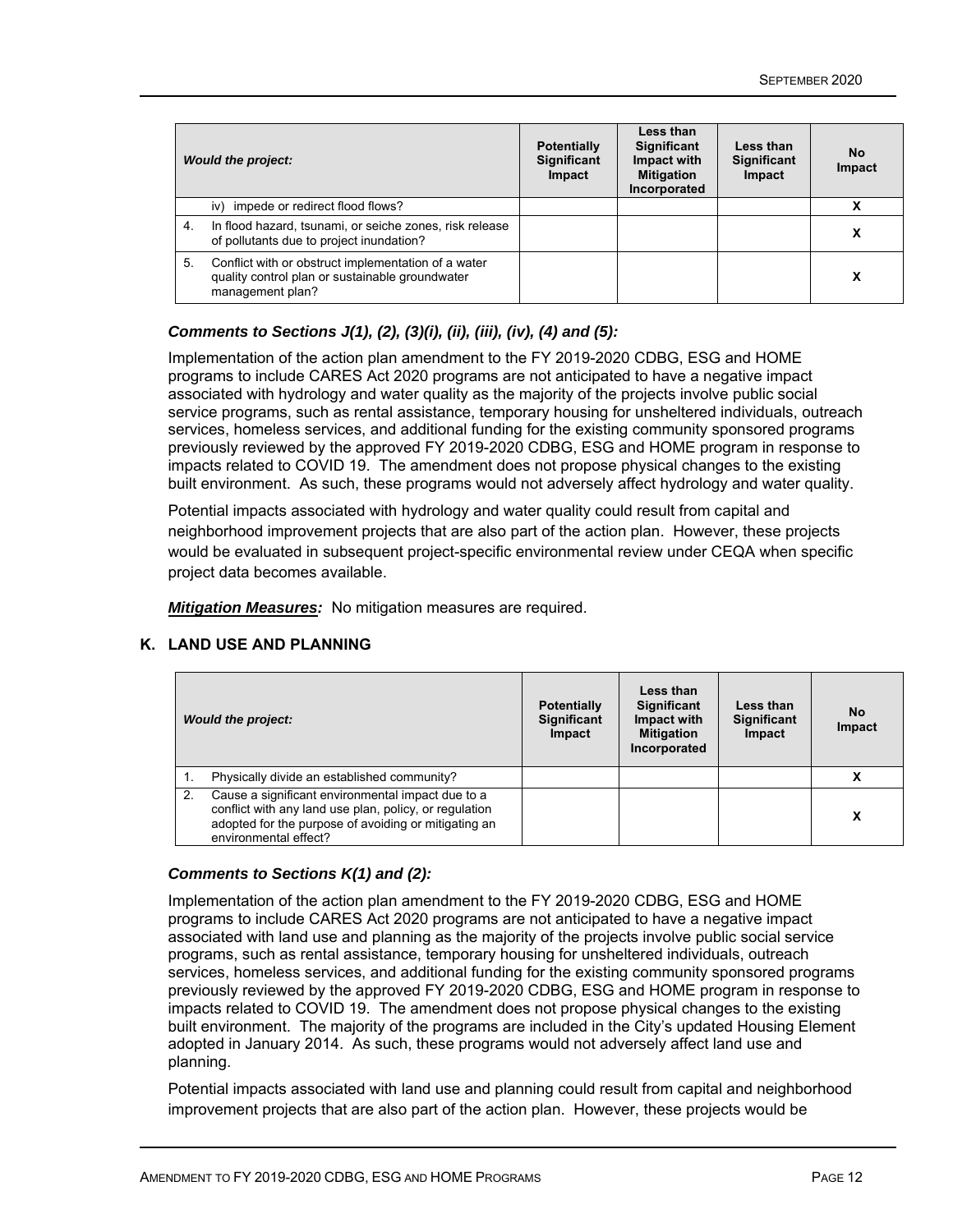evaluated in subsequent project-specific environmental review under CEQA when specific project data becomes available.

*Mitigation Measures:* No mitigation measures are required.

#### **L. MINERAL RESOURCES**

|    | <b>Would the project:</b>                                                                                                                                                | <b>Potentially</b><br><b>Significant</b><br>Impact | Less than<br><b>Significant</b><br>Impact with<br><b>Mitigation</b><br>Incorporated | Less than<br><b>Significant</b><br>Impact | <b>No</b><br>Impact |
|----|--------------------------------------------------------------------------------------------------------------------------------------------------------------------------|----------------------------------------------------|-------------------------------------------------------------------------------------|-------------------------------------------|---------------------|
|    | Result in the loss of availability of a known mineral<br>resource that would be of value to the region and the<br>residents of the state?                                |                                                    |                                                                                     |                                           | х                   |
| 2. | Result in the loss of availability of a locally-important<br>mineral resource recovery site delineated on a local<br>general plan, specific plan or other land use plan? |                                                    |                                                                                     |                                           | х                   |

#### *Comments to Sections L(1) and (2):*

Implementation of the action plan amendment to the FY 2019-2020 CDBG, ESG and HOME programs to include CARES Act 2020 programs are not anticipated to have a negative impact associated with the availability of know mineral resources as the majority of the projects involve public social service programs, such as rental assistance, temporary housing for unsheltered individuals, outreach services, homeless services, and additional funding for the existing community sponsored programs previously reviewed by the approved FY 2019-2020 CDBG, ESG and HOME program in response to impacts related to COVID 19. The amendment does not propose physical changes to the existing built environment. As such, these programs would not adversely affect mineral resources.

Potential impacts associated with the availability of know mineral resources could result from capital and neighborhood improvement projects that are also part of the action plan. However, these projects would be evaluated in subsequent project-specific environmental review under CEQA when specific project data becomes available.

*Mitigation Measures:* No mitigation measures are required.

#### **M. NOISE**

| Would the project result in: |                                                                                                                                                                                                                                                                                                                       | <b>Potentially</b><br><b>Significant</b><br>Impact | Less than<br><b>Significant</b><br>Impact with<br><b>Mitigation</b><br>Incorporated | Less than<br><b>Significant</b><br>Impact | <b>No</b><br>Impact |
|------------------------------|-----------------------------------------------------------------------------------------------------------------------------------------------------------------------------------------------------------------------------------------------------------------------------------------------------------------------|----------------------------------------------------|-------------------------------------------------------------------------------------|-------------------------------------------|---------------------|
| $1_{-}$                      | Generation of a substantial temporary or permanent<br>increase in ambient noise levels in the vicinity of the<br>project in excess of standards established in the local<br>general plan or noise ordinance, or applicable<br>standards of other agencies?                                                            |                                                    |                                                                                     |                                           | х                   |
| 2.                           | Generation of excessive groundborne vibration or<br>groundborne noise levels?                                                                                                                                                                                                                                         |                                                    |                                                                                     |                                           | х                   |
| 3.                           | For a project located within the vicinity of a private<br>airstrip or an airport land use plan or, where such a<br>plan has not been adopted, within two miles of a public<br>airport or public use airport, would the project expose<br>people residing or working in the project area to<br>excessive noise levels? |                                                    |                                                                                     |                                           | x                   |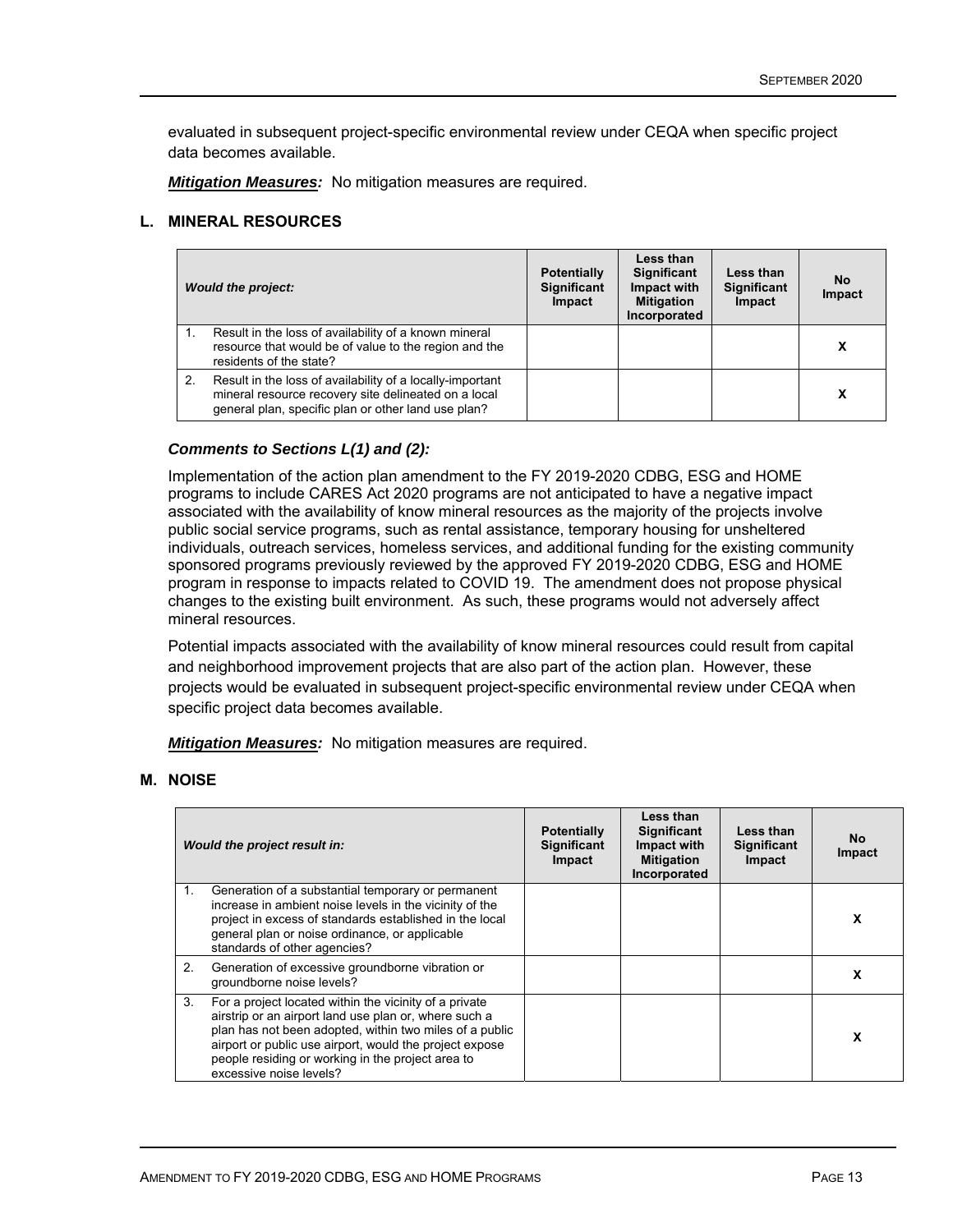### *Comments to Sections M(1), (2) and (3):*

Implementation of the action plan amendment to the FY 2019-2020 CDBG, ESG and HOME programs to include CARES Act 2020 programs are not anticipated to have a negative impact associated with noise as the majority of the projects involve public social service programs, such as rental assistance, temporary housing for unsheltered individuals, outreach services, homeless services, and additional funding for the existing community sponsored programs previously reviewed by the approved FY 2019-2020 CDBG, ESG and HOME program in response to impacts related to COVID 19. The amendment does not propose physical changes to the existing built environment. As such, these programs would not adversely affect noise.

Potential impacts associated with noise could result from capital and neighborhood improvement projects that are also part of the action plan. However, these projects would be evaluated in subsequent project-specific environmental review under CEQA when specific project data becomes available.

*Mitigation Measures:* No mitigation measures are required.

# **N. POPULATION AND HOUSING**

|    | <b>Would the project:</b>                                                                                                                                                                                                 | <b>Potentially</b><br><b>Significant</b><br>Impact | Less than<br><b>Significant</b><br>Impact with<br><b>Mitigation</b><br>Incorporated | Less than<br><b>Significant</b><br>Impact | <b>No</b><br>Impact |
|----|---------------------------------------------------------------------------------------------------------------------------------------------------------------------------------------------------------------------------|----------------------------------------------------|-------------------------------------------------------------------------------------|-------------------------------------------|---------------------|
|    | Induce substantial unplanned population growth in an<br>area, either directly (for example, by proposing new<br>homes and businesses) or indirectly (for example,<br>through extension of roads or other infrastructure)? |                                                    |                                                                                     |                                           | х                   |
| 2. | Displace substantial numbers of existing people or<br>housing, necessitating the construction of<br>replacement housing elsewhere?                                                                                        |                                                    |                                                                                     |                                           | х                   |

# *Comments to Sections N(1) and (2):*

Implementation of the action plan amendment to the FY 2019-2020 CDBG, ESG and HOME programs to include CARES Act 2020 programs are not anticipated to have a negative impact associated with population and housing as the majority of the projects involve public social service programs, such as rental assistance, temporary housing for unsheltered individuals, outreach services, homeless services, and additional funding for the existing community sponsored programs previously reviewed by the approved FY 2019-2020 CDBG, ESG and HOME program in response to impacts related to COVID 19. The amendment does not propose physical changes to the existing built environment. As such, these programs would not adversely affect population and housing.

Potential impacts associated with population and housing could result from capital and neighborhood improvement projects that are also part of the action plan. However, these projects would be evaluated in subsequent project-specific environmental review under CEQA when specific project data becomes available.

*Mitigation Measures:* No mitigation measures are required.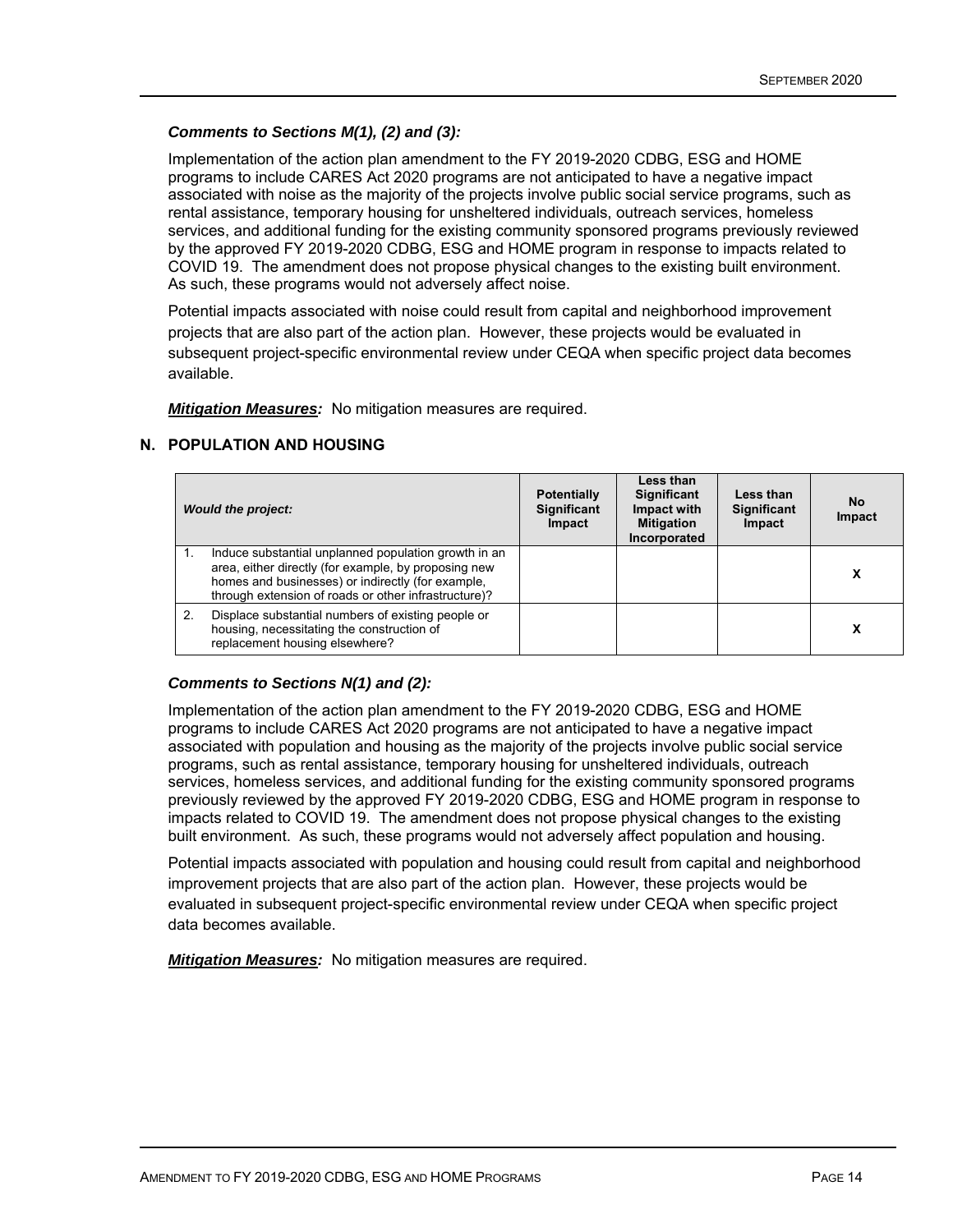# **O. PUBLIC SERVICES**

| <b>Would the project:</b>                                                                                                                                                                                                                                                                                                                                                                                                         | <b>Potentially</b><br><b>Significant</b><br>Impact | Less than<br><b>Significant</b><br>Impact with<br><b>Mitigation</b><br>Incorporated | Less than<br><b>Significant</b><br><b>Impact</b> | <b>No</b><br>Impact |
|-----------------------------------------------------------------------------------------------------------------------------------------------------------------------------------------------------------------------------------------------------------------------------------------------------------------------------------------------------------------------------------------------------------------------------------|----------------------------------------------------|-------------------------------------------------------------------------------------|--------------------------------------------------|---------------------|
| Result in substantial adverse physical impacts<br>1.<br>associated with the provision of new or physically<br>altered governmental facilities, need for new or<br>physically altered governmental facilities, the<br>construction of which could cause significant<br>environmental impacts, in order to maintain<br>acceptable service ratios, response times or other<br>performance objectives for any of the public services: |                                                    |                                                                                     |                                                  |                     |
| Fire protection?<br>a)                                                                                                                                                                                                                                                                                                                                                                                                            |                                                    |                                                                                     |                                                  | X                   |
| Police protection?<br>b)                                                                                                                                                                                                                                                                                                                                                                                                          |                                                    |                                                                                     |                                                  | X                   |
| Schools?<br>c)                                                                                                                                                                                                                                                                                                                                                                                                                    |                                                    |                                                                                     |                                                  | X                   |
| d)<br>Parks?                                                                                                                                                                                                                                                                                                                                                                                                                      |                                                    |                                                                                     |                                                  | х                   |
| Other public facilities?<br>e)                                                                                                                                                                                                                                                                                                                                                                                                    |                                                    |                                                                                     |                                                  |                     |

# *Comments to Sections O(1)(a),(b), (c), (d) and (e):*

Implementation of the action plan amendment to the FY 2019-2020 CDBG, ESG and HOME programs to include CARES Act 2020 programs are not anticipated to have a negative impact associated with pubic services as the majority of the projects involve public social service programs, such as rental assistance, temporary housing for unsheltered individuals, outreach services, homeless services, and additional funding for the existing community sponsored programs previously reviewed by the approved FY 2019-2020 CDBG, ESG and HOME program in response to impacts related to COVID 19. The amendment does do not propose physical changes to the existing built environment. As such, these programs would not adversely affect public services.

Potential impacts associated with public services could result from capital and neighborhood improvement projects that are also part of the action plan. However, these projects would be evaluated in subsequent project-specific environmental review under CEQA when specific project data becomes available.

*Mitigation Measures:* No mitigation measures are required.

#### **P. RECREATION**

|    |                                                                                                                                                                                                                      | <b>Potentially</b><br><b>Significant</b><br>Impact | Less than<br><b>Significant</b><br>Impact with<br><b>Mitigation</b><br>Incorporated | Less than<br><b>Significant</b><br>Impact | <b>No</b><br>Impact |
|----|----------------------------------------------------------------------------------------------------------------------------------------------------------------------------------------------------------------------|----------------------------------------------------|-------------------------------------------------------------------------------------|-------------------------------------------|---------------------|
| 1. | Would the project increase the use of existing<br>neighborhood and regional parks or other recreational<br>facilities such that substantial physical deterioration of<br>the facility would occur or be accelerated? |                                                    |                                                                                     |                                           | х                   |
| 2. | Does the project include recreational facilities or<br>require the construction or expansion of recreational<br>facilities which might have an adverse physical effect<br>on the environment?                        |                                                    |                                                                                     |                                           | х                   |

#### *Comments to Sections P(1) and (2):*

Implementation of the action plan amendment to the FY 2019-2020 CDBG, ESG and HOME programs to include CARES Act 2020 programs are not anticipated to have a negative impact on recreational facilities as the majority of the projects involve public social service programs, such as rental assistance, temporary housing for unsheltered individuals, outreach services, homeless services, and additional funding for the existing community sponsored programs previously reviewed by the approved FY 2019-2020 CDBG, ESG and HOME program in response to impacts related to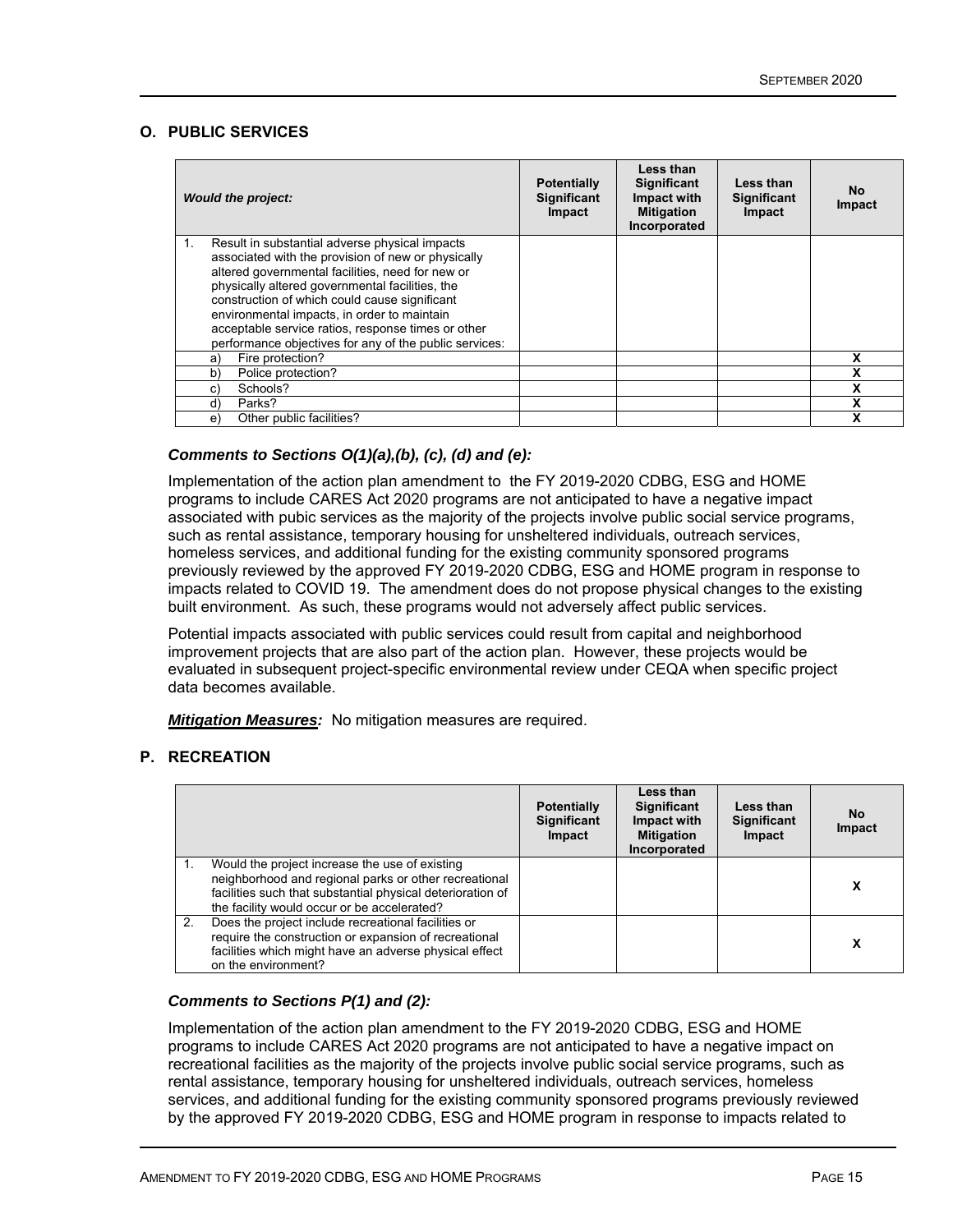COVID 19. The amendment does not propose physical changes to the existing built environment. As such, these programs would not adversely affect recreational uses. Conversely, the proposed programs included in the action plan would help to relieve existing pressure on the recreational facilities by providing after school programs away from park sites.

Potential impacts on recreational facilities could result from capital and neighborhood improvement projects that are also part of the action plan. However, these projects would be evaluated in subsequent project-specific environmental review under CEQA when specific project data becomes available.

*Mitigation Measures:* No mitigation measures are required.

#### **Q. TRANSPORTATION**

|                | <b>Would the project:</b>                                                                                                                                              | <b>Potentially</b><br><b>Significant</b><br>Impact | Less than<br><b>Significant</b><br>Impact with<br><b>Mitigation</b><br>Incorporated | Less than<br><b>Significant</b><br><b>Impact</b> | <b>No</b><br>Impact |
|----------------|------------------------------------------------------------------------------------------------------------------------------------------------------------------------|----------------------------------------------------|-------------------------------------------------------------------------------------|--------------------------------------------------|---------------------|
|                | Conflict with program, plan, ordinance or policy                                                                                                                       |                                                    |                                                                                     |                                                  |                     |
|                | addressing the circulation system, including transit,<br>roadway, bicycle and pedestrian facilities?                                                                   |                                                    |                                                                                     |                                                  | х                   |
| 2 <sub>1</sub> | Conflict or be inconsistent with CEQA Guidelines<br>Section 15064.3, subdivision (b)?                                                                                  |                                                    |                                                                                     |                                                  | х                   |
| 3.             | Substantially increase hazards due to a geometric<br>design feature (e.g., sharp curves or dangerous<br>intersections) or incompatible uses (e.g., farm<br>equipment)? |                                                    |                                                                                     |                                                  | х                   |
|                | Result in inadequate emergency access?                                                                                                                                 |                                                    |                                                                                     |                                                  |                     |

#### *Comments to Sections Q(1), (2), (3) and (4):*

Implementation of the action plan amendment to the FY 2019-2020 CDBG, ESG and HOME programs to include CARES Act 2020 programs are not anticipated to have a negative impact on transportation as the majority of the projects involve public social service programs, such as rental assistance, temporary housing for unsheltered individuals, outreach services, homeless services, and additional funding for the existing community sponsored programs previously reviewed by the approved FY 2019-2020 CDBG, ESG and HOME program in response to impacts related to COVID 19. The amendment does not propose physical changes to the existing built environment. As such, these programs would not adversely affect transportation.

Potential impacts associated with transportation could result from capital and neighborhood improvement projects that are also part of the action plan. However, these projects would be evaluated in subsequent project-specific environmental review under CEQA when specific project data becomes available.

*Mitigation Measures:* No mitigation measures are required.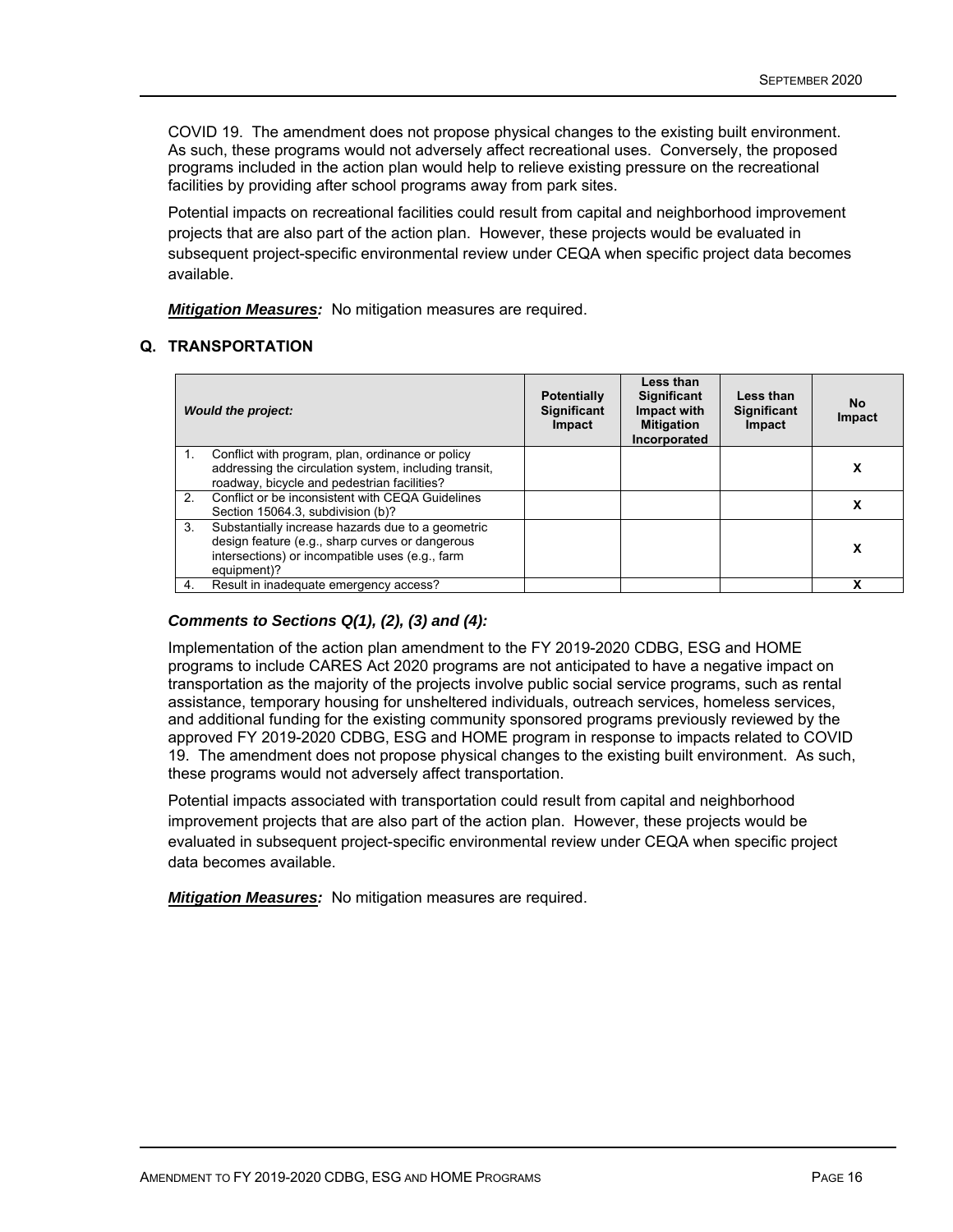#### **R. TRIBAL CULTURAL RESOURCES**

|                | <b>Would the project:</b>                                                                                                                                                                                                                                                                                                                                                                                                                        | <b>Potentially</b><br>Significant<br>Impact | Less Than<br>Significant<br><b>Impact With</b><br><b>Mitigation</b><br>Incorporated | <b>Less Than</b><br><b>Significant</b><br><b>Impact</b> | <b>No</b><br>Impact |
|----------------|--------------------------------------------------------------------------------------------------------------------------------------------------------------------------------------------------------------------------------------------------------------------------------------------------------------------------------------------------------------------------------------------------------------------------------------------------|---------------------------------------------|-------------------------------------------------------------------------------------|---------------------------------------------------------|---------------------|
| $\mathbf{1}$ . | Cause a substantial adverse change in the<br>significance of a tribal cultural resource, defined<br>in Public Resources Code Section 21074 as<br>either a site, feature, place, cultural landscape<br>that is geographically defined in terms of the<br>size and scope of the landscape, sacred place,<br>or object with cultural value to a California<br>Native American tribe, and that is:                                                   |                                             |                                                                                     |                                                         |                     |
| i)             | Listed or eligible for listing in the California<br>Register of Historical Resources, or in the<br>local register of historical resources as<br>defined in Public Resources Code Section<br>$5020.1(k)$ , or                                                                                                                                                                                                                                     |                                             |                                                                                     |                                                         | x                   |
| ii)            | A resource determined by the lead agency,<br>in its discretion and supported by<br>substantial evidence, to be significant<br>pursuant to criteria set forth in subdivision<br>(c) of Public Resources Code Section<br>5024.1. In applying the criteria set forth in<br>subdivision (c) of Public Resources Code<br>Section 5024.1, the lead agency shall<br>consider the significance of the resource to<br>a California Native American tribe. |                                             |                                                                                     |                                                         | X                   |

# *Comments to Sections R(1)(i) and (ii):*

Implementation of the action plan amendment to the FY 2019-2020 CDBG, ESG and HOME programs to include CARES Act 2020 programs are not anticipated to have a negative impact on tribal cultural resources as the majority of the projects involve public social service programs, such as rental assistance, temporary housing for unsheltered individuals, outreach services, homeless services, and additional funding for the existing community sponsored programs previously reviewed by the approved FY 2019-2020 CDBG, ESG and HOME program in response to impacts related to COVID 19. The amendment does not propose physical changes to the existing built environment. As such, these programs would not adversely affect tribal cultural resources.

Potential impacts associated with tribal cultural resources could result from capital and neighborhood improvement projects that are also part of the action plan. However, these projects would be evaluated in subsequent project-specific environmental review under CEQA when specific project data becomes available.

*Mitigation Measures***:** No mitigation measures are required.

#### **S. UTILITIES AND SERVICE SYSTEMS**

| <b>Would the project:</b>                                                                                                                                                                                                                                                                       | <b>Potentially</b><br><b>Significant</b><br>Impact | Less than<br><b>Significant</b><br>Impact with<br><b>Mitigation</b><br>Incorporated | Less than<br><b>Significant</b><br>Impact | <b>No</b><br>Impact |
|-------------------------------------------------------------------------------------------------------------------------------------------------------------------------------------------------------------------------------------------------------------------------------------------------|----------------------------------------------------|-------------------------------------------------------------------------------------|-------------------------------------------|---------------------|
| Require or result in the relocation or construction of<br>new or expanded water, wastewater treatment or<br>stormwater drainage, electric power, natural gas, or<br>telecommunications facilities, the construction or<br>relocation of which could cause significant<br>environmental effects? |                                                    |                                                                                     |                                           | x                   |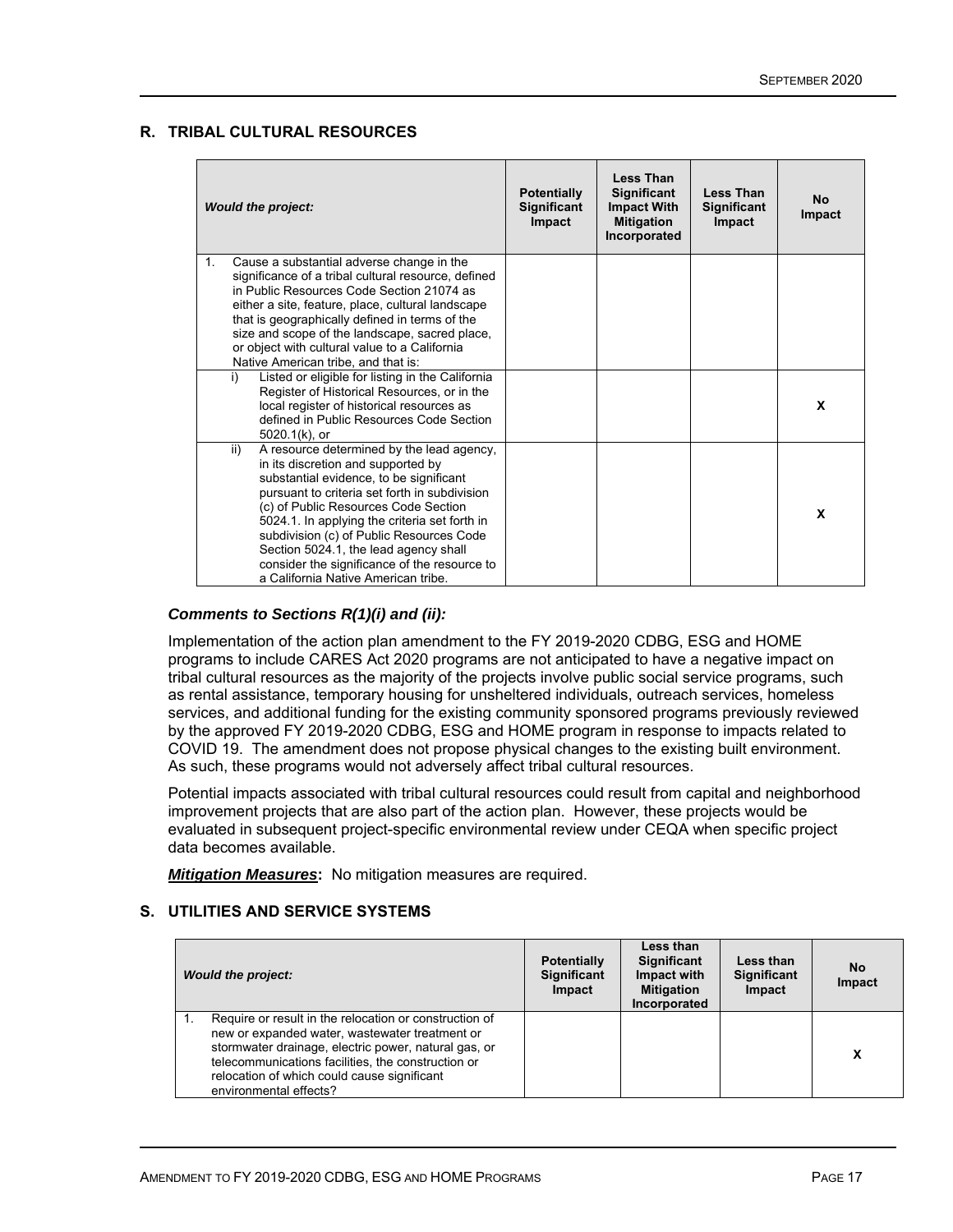|    | <b>Would the project:</b>                                                                                                                                                                                                                  | <b>Potentially</b><br><b>Significant</b><br>Impact | Less than<br><b>Significant</b><br>Impact with<br><b>Mitigation</b><br>Incorporated | Less than<br>Significant<br>Impact | <b>No</b><br>Impact |
|----|--------------------------------------------------------------------------------------------------------------------------------------------------------------------------------------------------------------------------------------------|----------------------------------------------------|-------------------------------------------------------------------------------------|------------------------------------|---------------------|
| 2. | Have sufficient water supplies available to serve the<br>project and reasonably foreseeable future development<br>during normal, dry and multiple dry years?                                                                               |                                                    |                                                                                     |                                    | х                   |
| 3. | Result in a determination by the wastewater treatment<br>provider which serves or may serve the project that it<br>has adequate capacity to serve the project's projected<br>demand in addition to the provider's existing<br>commitments? |                                                    |                                                                                     |                                    | x                   |
| 4. | Generate solid waste in excess of state or local<br>standards, or in excess of the capacity of local<br>infrastructure, or otherwise impair the attainment of<br>solid waste reduction goals?                                              |                                                    |                                                                                     |                                    |                     |
| 5. | Comply with federal, state, and local management and<br>reduction statutes and regulations related to solid<br>waste?                                                                                                                      |                                                    |                                                                                     |                                    | х                   |

# *Comments to Sections S(1), (2), (3), (4) and (5):*

Implementation of the action plan amendments to the FY 2019-2020 CDBG, ESG and HOME programs to include CARES Act 2020 programs are not anticipated to have a negative impact on utilities and service systems as the majority of the projects involve public social service programs, such as rental assistance, temporary housing for unsheltered individuals, outreach services, homeless services, and additional funding for the existing community sponsored programs previously reviewed by the approved FY 2019-2020 CDBG, ESG and HOME program in response to impacts related to COVID 19. The amendment does not propose physical changes to the existing built environment. As such, these programs would not adversely affect utilities and service systems.

Potential impacts on utilities and service systems could result from capital and neighborhood improvement projects that are also part of the action plan. However, these projects would be evaluated in subsequent project-specific environmental review under CEQA when specific project data becomes available.

*Mitigation Measures:* No mitigation measures are required.

# **T. WILDFIRE**

| If located in or near state responsibility area or lands<br>classified as very high fire hazard severity zones,<br>would the project: |                                                                                                                                                                                                                                                                              | <b>Potentially</b><br><b>Significant</b><br>Impact | Less than<br><b>Significant</b><br>Impact with<br><b>Mitigation</b><br>Incorporated | Less than<br><b>Significant</b><br>Impact | <b>No</b><br>Impact |
|---------------------------------------------------------------------------------------------------------------------------------------|------------------------------------------------------------------------------------------------------------------------------------------------------------------------------------------------------------------------------------------------------------------------------|----------------------------------------------------|-------------------------------------------------------------------------------------|-------------------------------------------|---------------------|
| $1_{\cdot}$                                                                                                                           | Substantially impair an adopted emergency response<br>plan or emergency evacuation plan?                                                                                                                                                                                     |                                                    |                                                                                     |                                           | X                   |
| 2.                                                                                                                                    | Due to slope, prevailing winds, and other factors,<br>exacerbate wildfire risks, and thereby expose project<br>occupants to, pollutant concentrations from wildfire or<br>the uncontrolled spread of a wildfire?                                                             |                                                    |                                                                                     |                                           |                     |
| 3 <sub>1</sub>                                                                                                                        | Require the installation or maintenance of associated<br>infrastructure (such as roads, fuel, breaks, emergency<br>water sources, power lines or other utilities) that may<br>exacerbate fire risk or that may result in temporary or<br>ongoing impacts to the environment? |                                                    |                                                                                     |                                           |                     |
| 4.                                                                                                                                    | Expose people or structures to significant risks,<br>including downslope or downstream flooding or<br>landslides, as a result of runoff, post-fire slope<br>instability, or drainage changes?                                                                                |                                                    |                                                                                     |                                           |                     |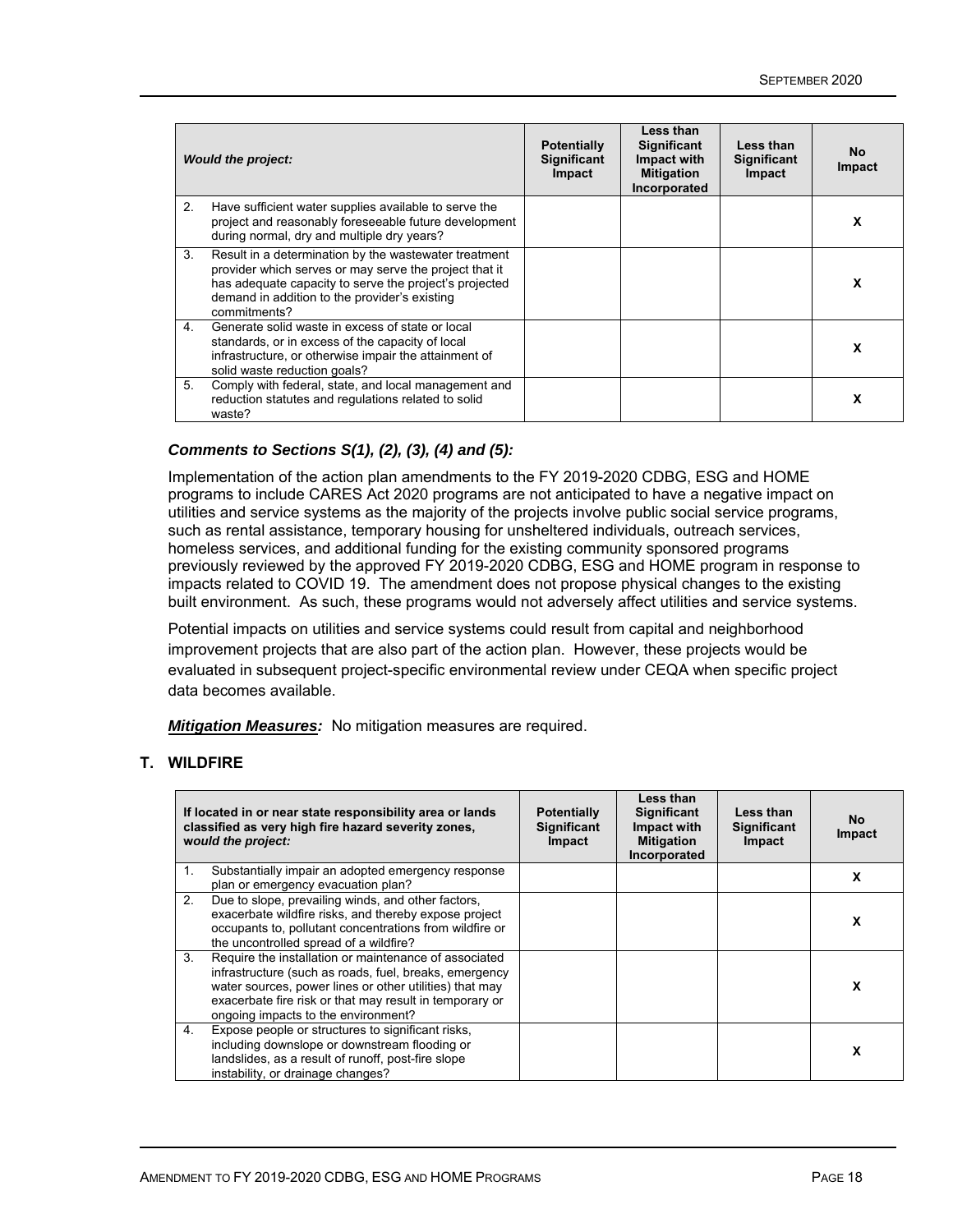### *Comments to Sections T(1), (2), (3) and (4):*

Implementation of the action plan amendment to the FY 2019-2020 CDBG, ESG and HOME programs to include CARES Act 2020 programs are not anticipated to have a negative impact associate with wildfires as the majority of the projects involve public social service programs, such as rental assistance, temporary housing for unsheltered individuals, outreach services, homeless services, and additional funding for the existing community sponsored programs previously reviewed by the approved FY 2019-2020 CDBG, ESG and HOME program in response to impacts related to COVID 19. The amendment does not propose physical changes to the existing built environment. As such, these programs would not have an adverse effect on wildfires.

Potential wildfire impacts could result from capital and neighborhood improvement projects that are also part of the action plan. However, these projects would be evaluated in subsequent projectspecific environmental review under CEQA when specific project data becomes available.

*Mitigation Measures:* No mitigation measures are required.

#### **U. MANDATORY FINDINGS OF SIGNIFICANCE**

|                |                                                                                                                                                                                                                                                                                                                                                                                                                                                                                                         | <b>Potentially</b><br><b>Significant</b><br>Impact | Less than<br><b>Significant</b><br>Impact with<br><b>Mitigation</b><br>Incorporated | Less than<br><b>Significant</b><br>Impact | No.<br>Impact |
|----------------|---------------------------------------------------------------------------------------------------------------------------------------------------------------------------------------------------------------------------------------------------------------------------------------------------------------------------------------------------------------------------------------------------------------------------------------------------------------------------------------------------------|----------------------------------------------------|-------------------------------------------------------------------------------------|-------------------------------------------|---------------|
| $1_{\cdot}$    | Does the project have the potential to substantial<br>degrade the quality of the environment, substantially<br>reduce the habitat of a fish or wildlife species, cause a<br>fish or wildlife population to drop below self-sustaining<br>levels, threaten to eliminate a plant or animal<br>community, substantially reduce the number or restrict<br>the range of a rare or endangered plant or animal or<br>eliminate important examples of the major periods of<br>California history or prehistory? |                                                    |                                                                                     |                                           | X             |
| 2 <sub>1</sub> | Does the project have impacts that are individually<br>limited, but cumulatively considerable? ("Cumulatively<br>considerable" means that the incremental effects of a<br>project are considerable when viewed in connection<br>with the effects of past projects, the effects of other<br>current projects, and the effects of probable future<br>projects.)                                                                                                                                           |                                                    |                                                                                     |                                           | X             |
| 3.             | Does the project have environmental effects which will<br>cause substantial adverse effects on human beings,<br>either directly or indirectly?                                                                                                                                                                                                                                                                                                                                                          |                                                    |                                                                                     |                                           | X             |

#### *Comments to Sections U(1), (2) and (3):*

Implementation of the action plan amendment to the FY 2019-2020 CDBG, ESG and HOME programs to include CARES Act 2020 programs are not anticipated to degrade biological resources or the overall quality of the natural environment; eliminate important historic or prehistoric resources; have environmental effects causing substantial adverse effects on humans; or have cumulatively considerable impacts. As such, these programs are not considered cumulatively considerable.

Potential cumulative impacts could result from capital and neighborhood improvement projects that are also part of the action plan. However, these projects would be evaluated in subsequent projectspecific environmental review under CEQA when specific project data becomes available.

#### **13. Earlier Analyses**

None